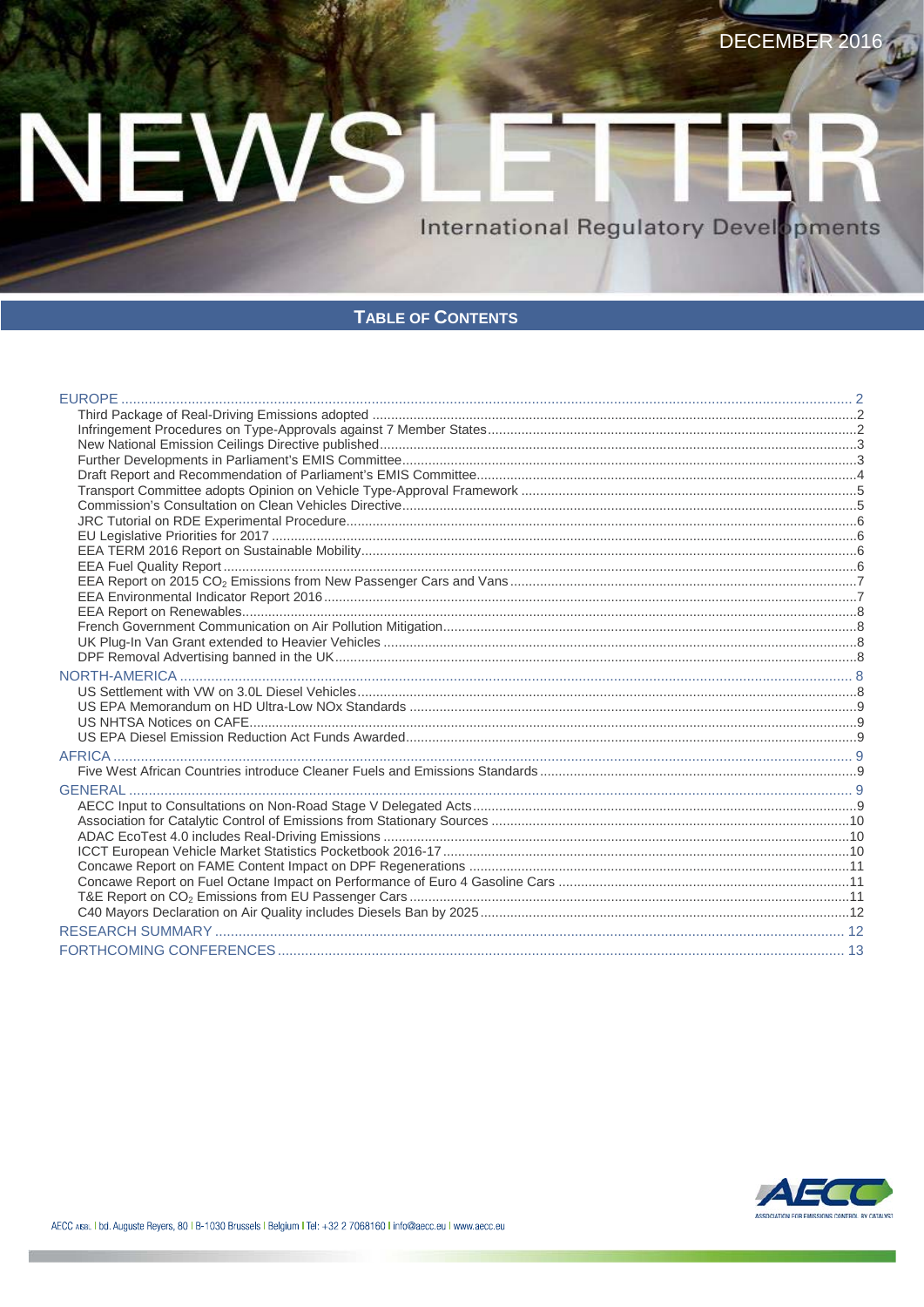

### **NEWSLETTE DECEMBER 2016**

The AECC team wishes you and your family a happy and fruitful New Year. We look forward to working with you in 2017.



#### <span id="page-1-0"></span>**EUROPE**

#### <span id="page-1-1"></span>**Third Package of Real-Driving Emissions adopted**

On 20 December 2016 EU Member States adopted in the Technical Committee - Motor Vehicles (TCMV) the third legislative package of Real-Driving Emissions (RDE) requirements for Euro 6 passenger cars and vans.

Key elements of the adopted text include:

- A Particle Number (PN) Conformity Factor (CF) of 1 + 'margin PN' is set, with 'margin PN' = 0.5. 'Margin PN' takes into account the measurement uncertainties of the PEMS PN equipment and is subject to an annual review.
- **O** The PN CF applies to both the urban part and the complete RDE trip from 1 September 2017 for new types and from 1 September 2018 for all new vehicles.
- Cold-start emissions (both gaseous and PN) are included in EMROAD and CLEAR post-processing analysis.
- **O** RDE information has to be made available to the public via a free website which must allow for a wildcard access. That includes the Declared Maximum RDE values (for NOx and for PN) as they have to be reported on the Certificate of Conformity.
- ◆ Ki factors that account for periodic regenerations have to be included in RDE results. If the emissions do not fulfil the CF, then the occurrence of regeneration is to be verified. There is the possibility to void the RDE test once in case of regeneration.
- **O** RDE trips must start with the urban driving first.
- $\bullet$  Hybrid vehicles must comply with EMROAD or CLEAR but RDE emissions from Plug-In Hybrid Electric Vehicles (PHEV) are calculated via a new Appendix 7c. For PHEV, the final RDE result is the ratio between the cumulative gaseous and particles emissions and the cumulative  $CO<sub>2</sub>$  emissions, both for the urban part and the total trip. A revised methodology to include a robust

and complete evaluation method for hybrid and plug-in hybrid vehicles is scheduled to be part of the  $4<sup>th</sup>$ legislative package on RDE.

- **O** Depending on the number of vehicle emission types within a PEMS test family, a minimum number of coldstart and hot-start PEMS test is required.
- For small volume manufacturers (i.e. < 10 000 registrations per year), the RDE monitoring phase (without any CF) is extended until 2020. RDE requirements do not apply at all to ultra-small volume manufacturers (i.e. < 1000 registrations per year).
- A new Appendix 3a is introduced that requires an extended documentation package to be provided by the OEM to the type-approval authority on all Auxiliary Emissions Strategies (AES).

The draft Comitology Regulation adopted will now be translated into all EU official languages and sent to the European Parliament and the Council; they have 3 months to scrutinize the measure.

#### <span id="page-1-2"></span>**Infringement Procedures on Type-Approvals against 7 Member States**

On 8 December 2016 the European Commission opened infringement procedures against 7 Member States on the grounds that they have failed to fulfil their obligations under EU vehicle type approval legislation.

In accordance with the vehicle Type-Approval Framework Directive 2007/46 and the Euro 6 Regulation (EC) 715/2007, Member States must have effective, proportionate and dissuasive penalties systems in place to deter car manufacturers from breaking the law. Where such a breach of law takes place, for example by using defeat devices to reduce the effectiveness of emission control systems, these penalties must be applied.

The Commission therefore sent letters of formal notice to the Czech Republic, Greece and Lithuania because they have failed to introduce such penalty systems into their national law and it also opened infringements against Germany, Luxembourg, Spain and the UK – the Member States that issued type-approvals for the Volkswagen Group in the EU – for not applying their national provisions on penalties despite the company's use of illegal defeat device software.

Additionally, the Commission takes the view that Germany and the UK broke the law by refusing to disclose, when requested by the Commission, all the technical information gathered in their national investigations regarding potential NOx emissions irregularities in cars.

A letter of formal notice is a first step in an infringement procedure and constitutes an official request for information. The Member States now have two months to respond to the arguments put forward by the Commission; otherwise, the Commission may decide to send a reasoned opinion.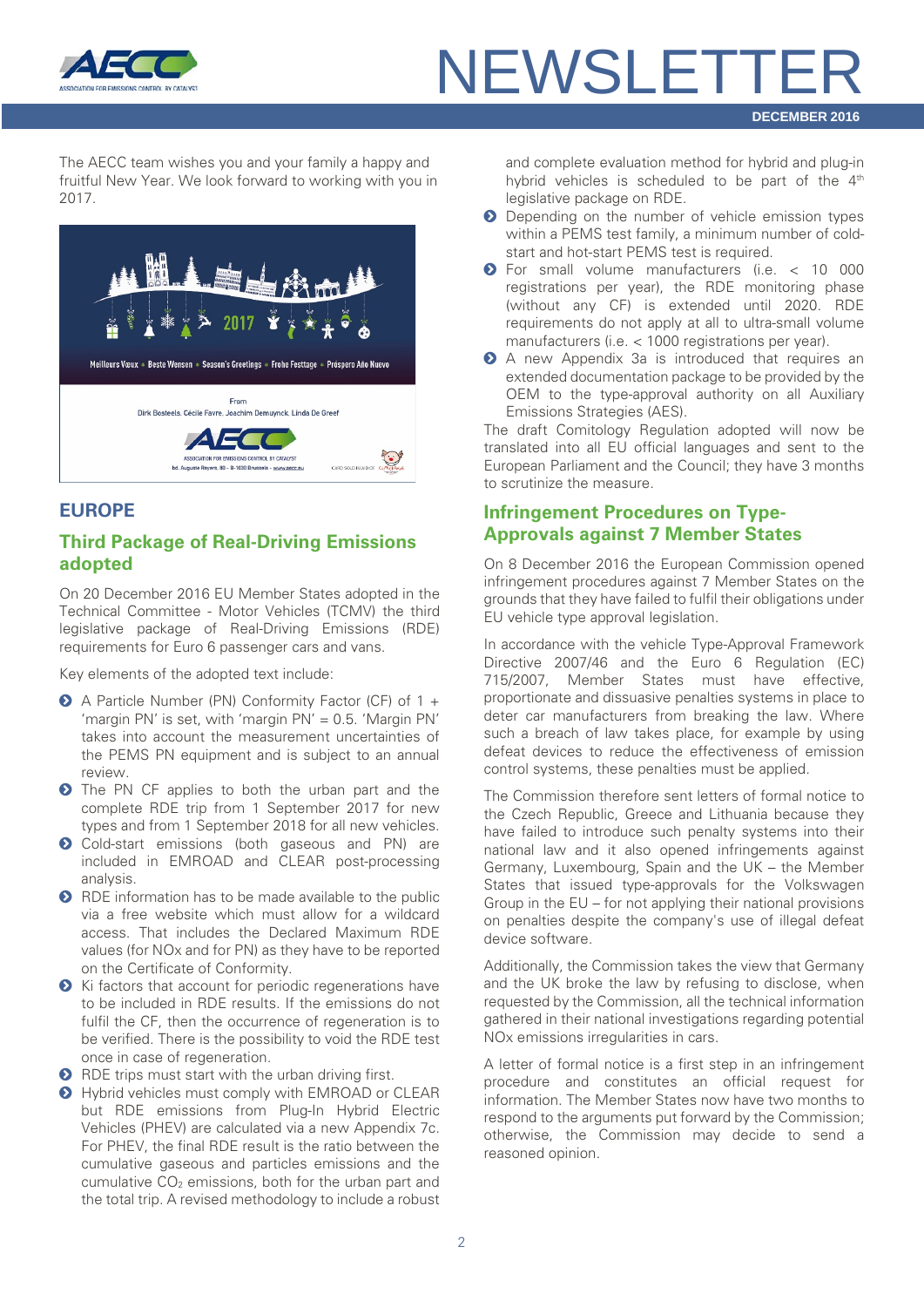

On the same day, the Commission also published a fact sheet on EU legislation on passenger car type-approval and emissions standards.

The document provides answers to a number of frequently asked questions, including: what are defeat devices? How does the current type-approval system work? Who checks car manufacturers' compliance? Can the Commission impose penalties if the rules regarding type-approval are violated? Can consumers get compensation if car manufacturers have violated the rules? What is the Commission doing to strengthen the type-approval system? What has been done to tighten NOx emissions limits of diesel vehicles and improve the testing? Will the RDE testing be mandatory? How will RDE tests be further strengthened? What about CO<sub>2</sub> emissions testing? And what else is the Commission doing to improve air quality?

The Commission's fact sheet is a[t http://europa.eu/rapid/press](http://europa.eu/rapid/press-release_MEMO-16-4269_en.htm)[release\\_MEMO-16-4269\\_en.htm.](http://europa.eu/rapid/press-release_MEMO-16-4269_en.htm)

#### <span id="page-2-0"></span>**New National Emission Ceilings Directive published**

On 17 December 2016 the revised National Emission Ceilings (NEC) Directive was published in the Official Journal as Directive (EU) 2016/2284. This followed the adoption of the text by the Council on 8 December 2016.

The NEC Directive establishes emissions reduction commitments for the Member States' anthropogenic emissions of sulfur dioxide (SO<sub>2</sub>), nitrogen oxides (NOx), non-methane volatile organic compounds (NMVOC), ammonia (NH<sub>3</sub>) and fine particulate matter (PM<sub>2.5</sub>). It requires Member States to draw, adopt and implement national air pollution control programmes.

EU Member States are each attributed new reduction commitments in 2030 for the five air pollutants. Overall, at the EU-28 level, reduction targets are -63% NOx, -49% PM2.5, -79% SO2, -19% NH3, and -40% NMVOC in 2030 compared with 2005 levels.

For road transport, reductions apply to emissions calculated on the basis of fuels sold, consistent with national energy balances reported to Eurostat. Member States may also report road transport emissions based on fuels used or kilometres driven in the country.

Flexibilities are introduced, they include the possibility to average national emissions of a specific year with those of the preceding and subsequent year in case of an exceptionally cold winter, or an exceptionally dry summer. Another flexibility allows Member States to be deemed compliant with their emission reduction commitments for five years if in a given year they cannot comply with the emissions reduction commitment after having implemented all cost-effective measures. However, they need to compensate the non-compliance with an equivalent emissions reduction of another pollutant.

The Directive also requires the Commission to set up a European Clean Air Forum which will be composed of national experts, Commission and stakeholders. The Forum will aim to exchange best practices, including on emission reductions from domestic heating and road transport.

The Directive must be transposed in Member States' national legislation by 1 July 2018.

In the new Directive the Commission considers that there is a strong air quality case for keeping the development of methane emissions under review in order to reduce ozone concentrations in the EU and to promote methane reductions internationally. On the basis of the reported national emissions, the Commission therefore intends to further assess the impact of methane emissions and will consider measures for reducing those emissions, and where appropriate, submit a legislative proposal.

The revised NEC Directive (EU) 2016/2284 is at [http://eur](http://eur-lex.europa.eu/legal-content/EN/TXT/PDF/?uri=CELEX:32016L2284&from=EN)[lex.europa.eu/legal-content/EN/TXT/PDF/?uri=CELEX:32016L2284&from=EN.](http://eur-lex.europa.eu/legal-content/EN/TXT/PDF/?uri=CELEX:32016L2284&from=EN)

#### <span id="page-2-1"></span>**Further Developments in Parliament's EMIS Committee**

On 1 December 2016 the European Parliament's Committee of Inquiry into Emission Measurements in the Automotive Sector (EMIS) held another hearing of the Joint Research Centre (JRC) with Mr Vladimir Šucha, Director-General, and Mr Giovanni De Santi, former Director of the JRC's Institute responsible for transport.

Mr Šucha indicated that differences in emissions measured in the laboratory and on the road that the JRC noticed were presented to DG-Enterprise in 2010; the Commission had decided that action was required.



The history of the Real-Driving Emissions legislation was discussed once again.

With regards to defeat devices, Šucha said that it had been impossible to find evidence, as this required full cooperation from type-approval authorities and manufacturers. He furthermore reminded MEPs that the US EPA had not discovered the defeat device, but that VW had admitted its use. Šucha added that the JRC would have followed up on investigations, had the Commission had an appropriate mandate for that.

Šucha did not see the JRC as a 'super Agency' but he felt that the JRC should have a surveillance role with a clear mandate such as the US EPA. In addition, he argued for transparency and legal access to emission documentation from manufacturers. Šucha said that if there was a mandate, the JRC would be ready within two years to test 200 vehicles per year with only a moderate burden on public money.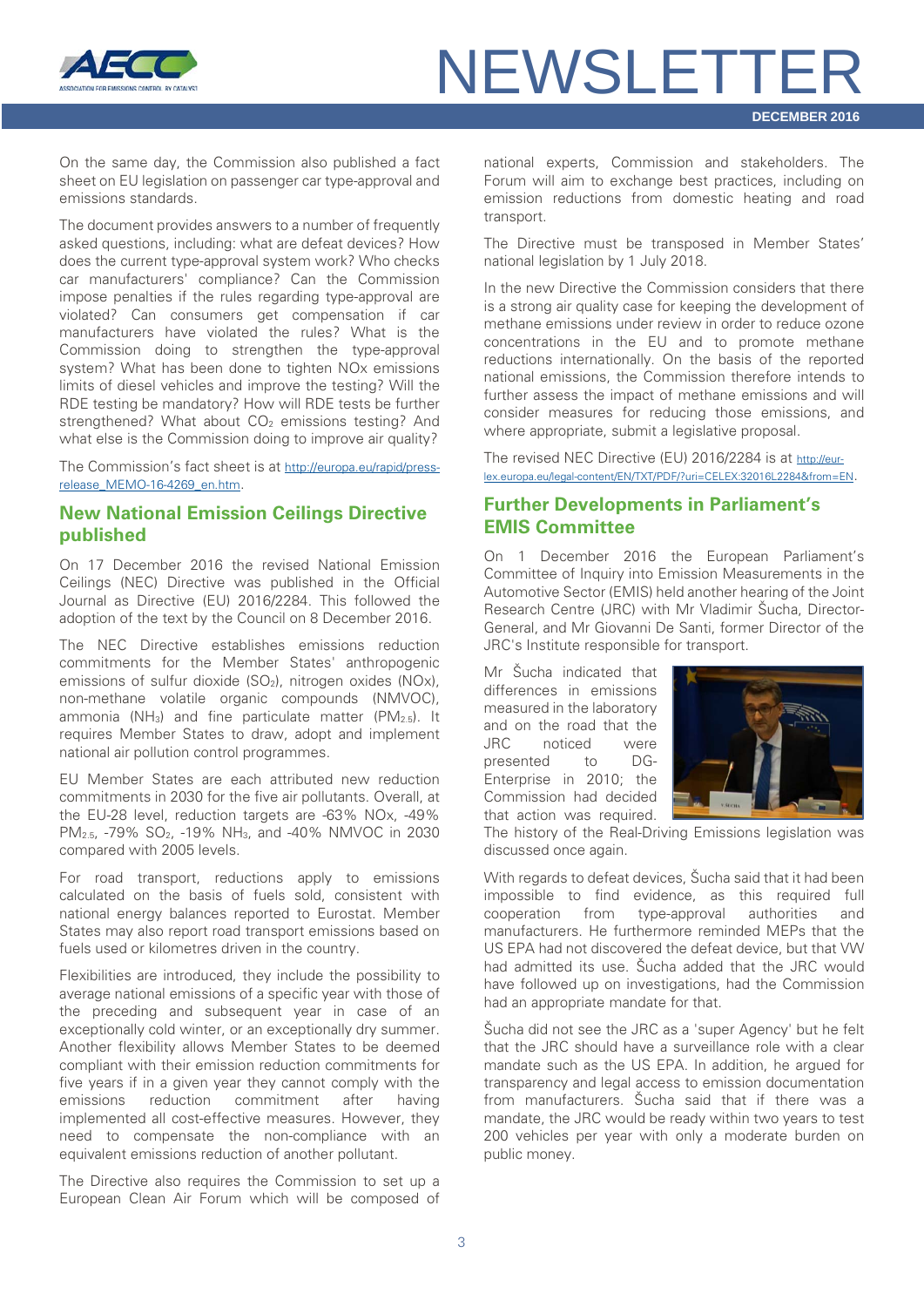

**DECEMBER 2016**

In the second part of the hearing Mr De Santi noted that Europe lacked a powerful market surveillance programme, especially in comparison to the US EPA's mandate.

Mr De Santi felt that the JRC would be suitable for this role, given its lab, competencies and reputation.



When asked why the development of the RDE

procedure took several years, De Santi explained that four options were considered in 2012: PEMS (RDE), modelling, random cycles, and copying the procedure used in the US. No consensus had been reached before November 2012, he indicated.

When asked if industry slowed down the process, De Santi admitted that issues which had been agreed upon, were discussed several times afterwards, but stated that the methodology had been adopted independently from manufacturers.

He regarded the adoption of the RDE test procedure as the best possible step forward but warned that the implementation was crucial, and that there should be an authority with the mandate to discuss results with typeapproval authorities and manufacturers.

The hearing of the JRC's Directors can be watched at [www.europarl.europa.eu/EMIS\\_161201.](http://www.europarl.europa.eu/news/en/news-room/20161123IPR52886/committee-of-inquiry-into-emission-measurements-in-the-automotive-sector)

On 5 December 2016 the EMIS Committee held an exchange of views with representatives from the National Parliaments of France, Belgium, Germany and the UK on parliamentary investigations into emissions measurement in the automotive sector.

MEPs held an exchange of view with Ms Batho, Member of the French National Assembly and Rapporteur for the parliamentary mission on the French vehicles supply with a fiscal, industrial and sustainable energy approach; Ms Jadin, Member of the Belgian House of Representatives and Chair of the special committee on 'dieselgate'; Mr Stewart, Member of the Transport Committee of the UK's House of Commons; and Mr Behrens, Member of the German Bundestag and Chair of the 5th Committee of Inquiry.

The French, Belgian and UK investigative committees have finished their reports and have sent out their recommendations on what should change at the EU level. The German committee will conclude its report in March 2017.

Representatives from national Parliaments all said that the EU should have clearer laws on emissions standards, and called for an EU-wide agency to oversee the work of national authorities who have to follow EU laws.

Ms Batho listed proposals included in the French report, including that emissions limits should be in line with World Health Organization (WHO) standards, defeat devices should be clearly banned,



strengthened consumer rights, and new Euro 7 emission standards which are equal for diesel and petrol vehicles and take into account five years lead time.

With regards to the vote of the TCMV on the second RDE measure, Batho indicated that a note approved during an inter-ministerial meeting endorsed the eventual NOx conformity factor. She also confirmed that France had played an active role in the eventual compromise on the conformity factor, and had only later realised the political problems originating from it.

Ms Jadin set out the key recommendations included in the Belgian report. These recommendations focus on consumer protection, public health and the environment (such as reducing harmful emissions), and European level measures (including publication of NOx emissions, binding standards on real emissions, compensation for excessive emissions, more stringent RDE testing, random checks of vehicles, and framework for ex-post control), and the future of mobility, up to the public and private sectors to shape.

According to Mr Stewart, the UK report indicates that the UK Government had been positive towards the recommendation on compensation for consumers and improving independency of an EU agency, but had not engaged with recommendations on strengthening the legislation on defeat devices. Stewart also said that he did not believe that the UK would remove itself from international automotive agreements, as he felt that those were important. In this regard, he also mentioned harmonisation at a global level.

The exchange of views with national Parliaments can be watched at [www.europarl.europa.eu/EMIS\\_161205.](http://www.europarl.europa.eu/news/en/news-room/20161130IPR53927/committee-of-inquiry-into-emission-measurements-in-the-automotive-sector)

#### <span id="page-3-0"></span>**Draft Report and Recommendation of Parliament's EMIS Committee**

On 19 December 2016 the draft Report and draft Recommendation of the European Parliament's Committee of Inquiry into Emissions Measurement in the Automotive Sector (EMIS), prepared by co-Rapporteurs MEP Gieseke (EPP, DE) and Gerbrandy (ALDE, NL), were published.

The draft Report presents the EMIS Committee's findings on the discrepancies between laboratory and on-road NOx emissions, defeat devices, the EU type-approval system and the enforcement of EU emissions legislation. It consists of two parts:

**2** a "factual part" collecting and analysing the factual evidence taken into account by the committee to arrive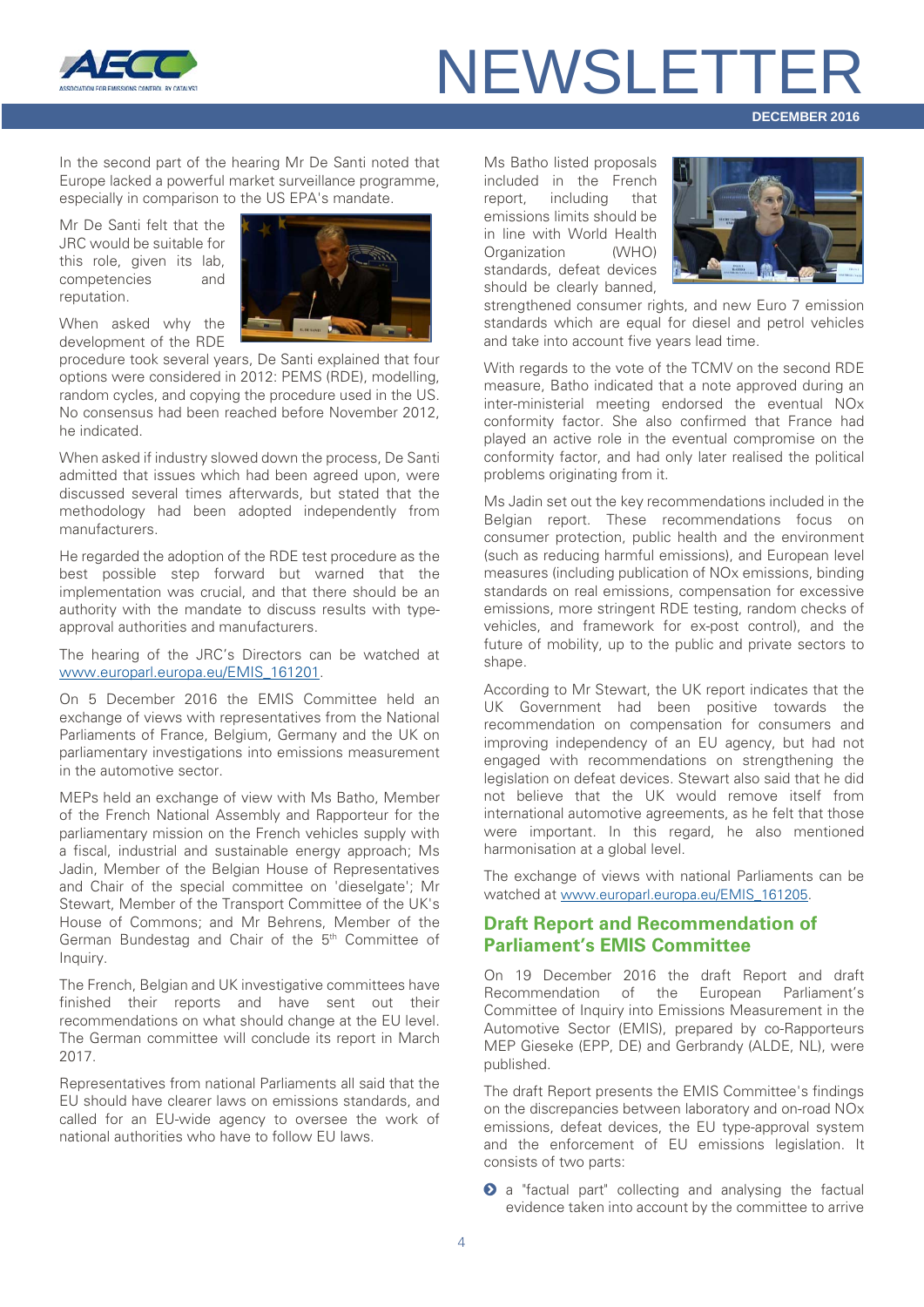

**DECEMBER 2016**

at its findings; the factual part has been integrated with the Shadow Rapporteurs' contributions and will not be open to amendments;

**2** and the draft conclusions, identifying contraventions of EU law and instances of maladministration; the draft conclusions will be open to amendments in the EMIS Committee.

The draft European Parliament Recommendation contains the Rapporteurs' recommendations on how to improve the EU framework on emission measurements in the automotive sector. It will be open to amendments both in the EMIS Committee and in the plenary.

The 50 recommendations from the EMIS Committee on emissions measurements include a call on the Commission to change its internal structure in such a way that, the portfolio of one single Commissioner (and Directorate-General) includes at the same time the responsibility for air quality legislation and for policies addressing the sources of pollutant emissions; a call for an increase in the human and technical resources dedicated to vehicles, vehicle systems and emissions control technologies in the Commission, and for the Joint Research Centre (JRC) to further improve in-house technical expertise; a call for the swift adoption of the 3rd and 4th Real-Driving Emissions (RDE) packages; and a call on the Commission to continue its work on improving Portable Emissions Measurement System (PEMS) measurements for particulate matter with a view to improving their accuracy and the technological ability to account for sub-23 nm particles.

The EMIS Committee also urges the Commission to review in 2017 the NOx Conformity Factor for RDE tests.

Regarding defeat devices, the EMIS Committee considers that although the RDE procedure will minimise the risk of their use, it will not completely prevent recourse to illegal practices. Therefore the Committee recommends that, in line with the approach of the US authorities, a degree of unpredictability is built into the type-approval testing in order to prevent any outstanding loopholes from being exploited.

The EMIS Committee also calls for a drastic strengthening of market surveillance in the new EU type-approval framework, on the basis of clearly defined rules and a clearer distribution of responsibilities; and believes that the new type-approval framework should empower the Commission to verify type-approvals by retesting vehicles and to initiate corrective measures where necessary.

Recommendations will be voted on by the EMIS Committee at the end of February 2017 and will then be sent to the Plenary for adoption in April 2017.

The factual part of the report is at [https://polcms.secure.europarl.europa.eu/cmsdata/upload/ae32ace7-4c0c-](https://polcms.secure.europarl.europa.eu/cmsdata/upload/ae32ace7-4c0c-421c-902d-243941336150/2016.12.19%20-%20Informal%20Consolidated%20Factual%20Part%20of%20EMIS%20Report.pdf)[421c-902d-243941336150/2016.12.19%20-](https://polcms.secure.europarl.europa.eu/cmsdata/upload/ae32ace7-4c0c-421c-902d-243941336150/2016.12.19%20-%20Informal%20Consolidated%20Factual%20Part%20of%20EMIS%20Report.pdf) [%20Informal%20Consolidated%20Factual%20Part%20of%20EMIS%20Repo](https://polcms.secure.europarl.europa.eu/cmsdata/upload/ae32ace7-4c0c-421c-902d-243941336150/2016.12.19%20-%20Informal%20Consolidated%20Factual%20Part%20of%20EMIS%20Report.pdf) [rt.pdf.](https://polcms.secure.europarl.europa.eu/cmsdata/upload/ae32ace7-4c0c-421c-902d-243941336150/2016.12.19%20-%20Informal%20Consolidated%20Factual%20Part%20of%20EMIS%20Report.pdf)

The draft Report of the EMIS Committee is at

[www.europarl.europa.eu/sides/getDoc.do?pubRef=-](http://www.europarl.europa.eu/sides/getDoc.do?pubRef=-%2f%2fEP%2f%2fNONSGML%2bCOMPARL%2bPE-595.427%2b01%2bDOC%2bPDF%2bV0%2f%2fEN) [%2f%2fEP%2f%2fNONSGML%2bCOMPARL%2bPE-](http://www.europarl.europa.eu/sides/getDoc.do?pubRef=-%2f%2fEP%2f%2fNONSGML%2bCOMPARL%2bPE-595.427%2b01%2bDOC%2bPDF%2bV0%2f%2fEN)[595.427%2b01%2bDOC%2bPDF%2bV0%2f%2fEN.](http://www.europarl.europa.eu/sides/getDoc.do?pubRef=-%2f%2fEP%2f%2fNONSGML%2bCOMPARL%2bPE-595.427%2b01%2bDOC%2bPDF%2bV0%2f%2fEN) 

The draft Recommendation is at [https://polcms.secure.europarl.europa.eu/cmsdata/upload/772a1a70-dfdc-](https://polcms.secure.europarl.europa.eu/cmsdata/upload/772a1a70-dfdc-4c0e-927d-105241aace8a/2016.12.07%20-%20Draft%20Motion%20for%20Parliament%20Recommendation.pdf)[4c0e-927d-105241aace8a/2016.12.07%20-](https://polcms.secure.europarl.europa.eu/cmsdata/upload/772a1a70-dfdc-4c0e-927d-105241aace8a/2016.12.07%20-%20Draft%20Motion%20for%20Parliament%20Recommendation.pdf) [%20Draft%20Motion%20for%20Parliament%20Recommendation.pdf.](https://polcms.secure.europarl.europa.eu/cmsdata/upload/772a1a70-dfdc-4c0e-927d-105241aace8a/2016.12.07%20-%20Draft%20Motion%20for%20Parliament%20Recommendation.pdf) 

#### <span id="page-4-0"></span>**Transport Committee adopts Opinion on Vehicle Type-Approval Framework**

On 5 December 2016 the Transport (TRAN) Committee of the European Parliament adopted its Opinion on the proposal to revise the vehicles' Type-Approval Framework.

TRAN does not support setting up a European Agency for type-approval and market surveillance of motor vehicles. Instead, the Commission should review the existing institutional framework and come up with a legislative proposal by the end of 2018, if appropriate. This review clause is reinforced with a sunset clause on Commission empowerments.

The Opinion was adopted by 34 in favour, 6 against, and 1 abstention. It will feed the work of the lead Committee (IMCO) that is expected to vote its Report at the end of January 2017.

The TRAN Opinion is at [www.europarl.europa.eu/sides/getDoc.do?pubRef=-](http://www.europarl.europa.eu/sides/getDoc.do?pubRef=-%2f%2fEP%2f%2fNONSGML%2bCOMPARL%2bPE-587.469%2b03%2bDOC%2bPDF%2bV0%2f%2fEN) [%2f%2fEP%2f%2fNONSGML%2bCOMPARL%2bPE-](http://www.europarl.europa.eu/sides/getDoc.do?pubRef=-%2f%2fEP%2f%2fNONSGML%2bCOMPARL%2bPE-587.469%2b03%2bDOC%2bPDF%2bV0%2f%2fEN)[587.469%2b03%2bDOC%2bPDF%2bV0%2f%2fEN.](http://www.europarl.europa.eu/sides/getDoc.do?pubRef=-%2f%2fEP%2f%2fNONSGML%2bCOMPARL%2bPE-587.469%2b03%2bDOC%2bPDF%2bV0%2f%2fEN)

#### <span id="page-4-1"></span>**Commission's Consultation on Clean Vehicles Directive**

On 19 December 2016 the European Commission launched a public consultation on the revision of the Clean Vehicles Directive 2009/33/EC.

The Directive on the promotion of clean and energyefficient road vehicles is a public procurement-related instrument, which is more commonly known as "the Clean Vehicles Directive". It requires public bodies to consider certain energy and environmental impacts when purchasing road vehicles.

The Commission is currently carrying out an Impact Assessment of options for a revision of the Directive to better support achieving EU policy objectives on climate change and air pollution and to stimulate the market for clean vehicles and increase competitiveness. The public consultation is part of the Impact Assessment process.

Policy measures that are suggested include expanding the scope of the Directive and changing the provisions for purchasing clean vehicles (e.g. revised methodology for calculating operational lifetime costs when using energy and environmental impacts as award criteria, introduce a definition of clean vehicles and minimum procurement targets for public bodies).

The public consultation is open until 24 March 2017 and is at [https://ec.europa.eu/eusurvey/runner/2016-clean-vehicles.](https://ec.europa.eu/eusurvey/runner/2016-clean-vehicles)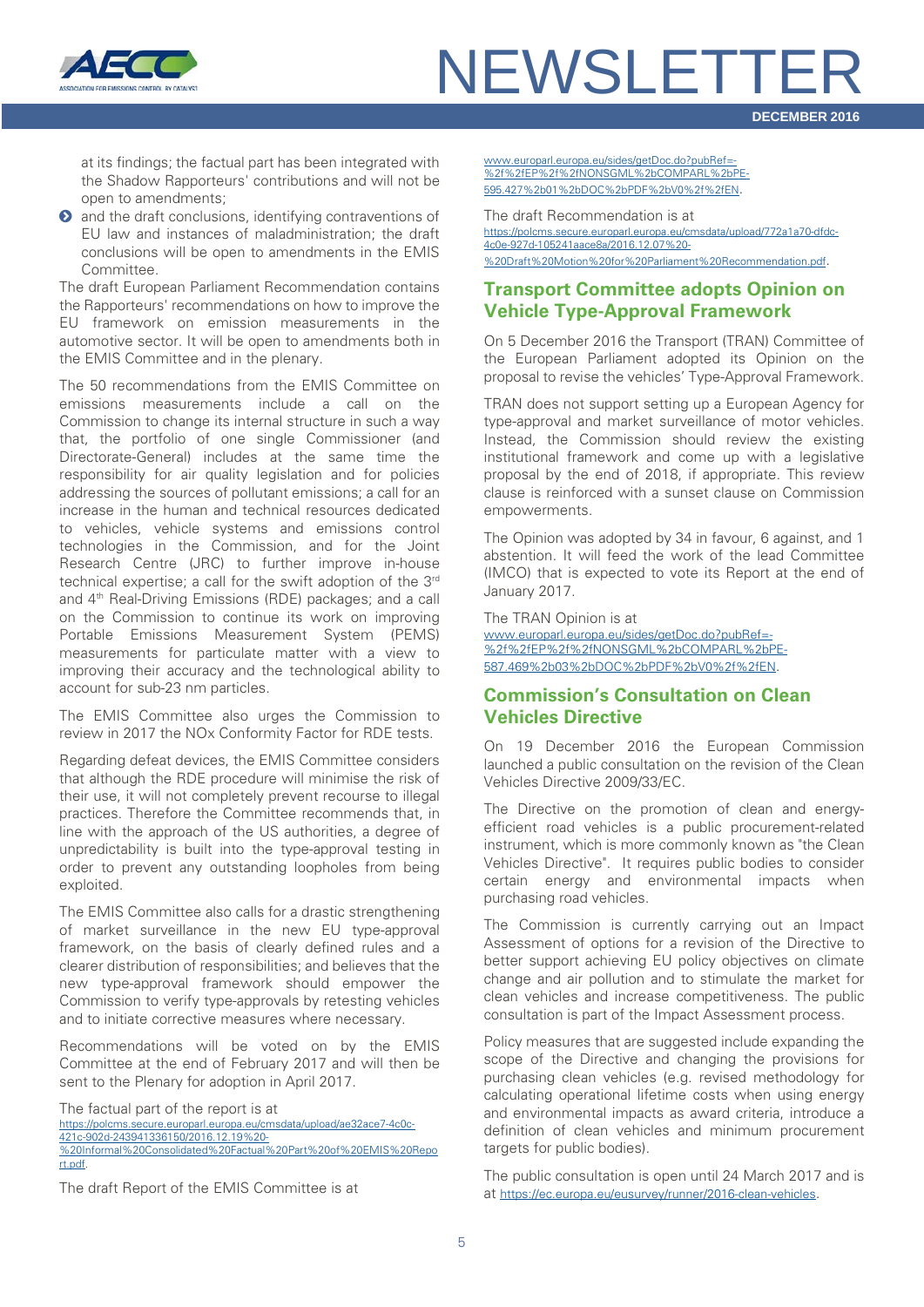

#### <span id="page-5-0"></span>**JRC Tutorial on RDE Experimental Procedure**

On 4 December 2016 the European Commission's Joint Research Centre (JRC) published a tutorial on experimental procedures required by the newly adopted RDE test.

In a paper and a video titled 'Implementation of Portable Emissions Measurement Systems (PEMS) for the Real-Driving Emissions (RDE) Regulation in Europe', the JRC explains the six steps of the RDE test procedure: 1) vehicle selection, 2) vehicle preparation, 3) trip design, 4) trip execution, 5) trip verification, and 6) calculation of emissions. If any of the requirements in any of these six steps is not met, the test is considered failed.

The JRC paper and video are at [www.jove.com/video/54753/implementation-portable-emissions](http://www.jove.com/video/54753/implementation-portable-emissions-measurement-systems-pems-for-real)[measurement-systems-pems-for-real.](http://www.jove.com/video/54753/implementation-portable-emissions-measurement-systems-pems-for-real)

#### <span id="page-5-1"></span>**EU Legislative Priorities for 2017**

On 13 December 2016 the Council of the EU approved the EU's legislative priorities for 2017 as agreed beforehand with the European Parliament and the Commission.

In 2017, the EU will give priority treatment to legislative initiatives in the following policy areas:

- **O** giving a new boost to jobs, growth and investment;
- $\bullet$  addressing the social dimension of the EU;
- **b** better protecting EU citizens' security;
- **O** reforming the EU's migration policy in a spirit of responsibility and solidarity;
- **O** delivering on a digital single market;
- **O** and building an energy union and a forward looking climate change policy, notably through the implementation of the 2030 climate and energy framework, the follow-up to the Paris agreement and the clean energy for all Europeans package.

#### <span id="page-5-2"></span>**EEA TERM 2016 Report on Sustainable Mobility**

On 14 December 2016 the European Environment Agency (EEA) published its report 'TERM 2016: Transitions towards a more sustainable mobility system'.

The report assesses the progress that EU Member States are making to improve the environmental performance of transport in line with related EU policy targets. The report also looks at the big changes underway in the sector, from emerging technologies such as electric and driverless cars, to recent innovations that are becoming increasingly popular, such as shared or on-demand mobility services for commuters.

Transport activity across Europe is expected to continue growing under current trends and policies. From 2010 to 2050, it is estimated that passenger transport will grow by about 40%, with aviation as the fastest growing sector. Freight transport is expected to grow by 58%. Consistent with these outlooks, greenhouse gas emissions under current policies are forecast to increase slightly between 2030 and 2050 to 15% above 1990 levels, significantly higher than the 60% reduction target proposed for 2050. Reaching Europe's long term environmental targets will therefore still require substantial efforts, the EEA said.

Overall transport emissions of all air pollutants, except nonmethane volatile organic compound (NMVOC), have decreased between 2013 and 2014 (by 1% in the case of nitrogen oxides (NOx), 10% for sulfur oxides (SOx) and 2% and 3% in the case of airborne particulate matter (PM<sub>10</sub> and PM2.5) respectively), which is a continuation of the general decreasing trend over the past years. However, passenger cars emissions of NOx have increased by 2.9% in 2014, being the first annual increase since 1990.

In 2014, non-exhaust emissions are 50% of the road transport emissions of primary PM<sub>10</sub> and 34% of the road transport emissions of primary  $PM_{2.5}$ .

Air quality levels in cities remain a fundamental challenge for public health, particularly for  $NO<sub>2</sub>$ . Road transport is largely responsible for the most significant air quality problems in cities. In addition to direct NO<sub>2</sub> emissions, NO<sub>x</sub> is also contributing to tropospheric  $O<sub>3</sub>$  formation. Road transport in cities is also a substantial source of airborne particulate matter.



#### The EEA TERM 2016 report is at [www.eea.europa.eu/publications/term-report-2016.](http://www.eea.europa.eu/publications/term-report-2016)

#### <span id="page-5-3"></span>**EEA Fuel Quality Report**

On 19 December 2016 the European Environment Agency (EEA) published its 2015 report on the quality of petrol and diesel used for road transport in the EU.

The report is part of the requirements of the Fuel Quality Directive and is based on information reported by Member States.

The report indicates that fuel sales in 2015 continue to be dominated by diesel (71%). Almost all diesel fuel contained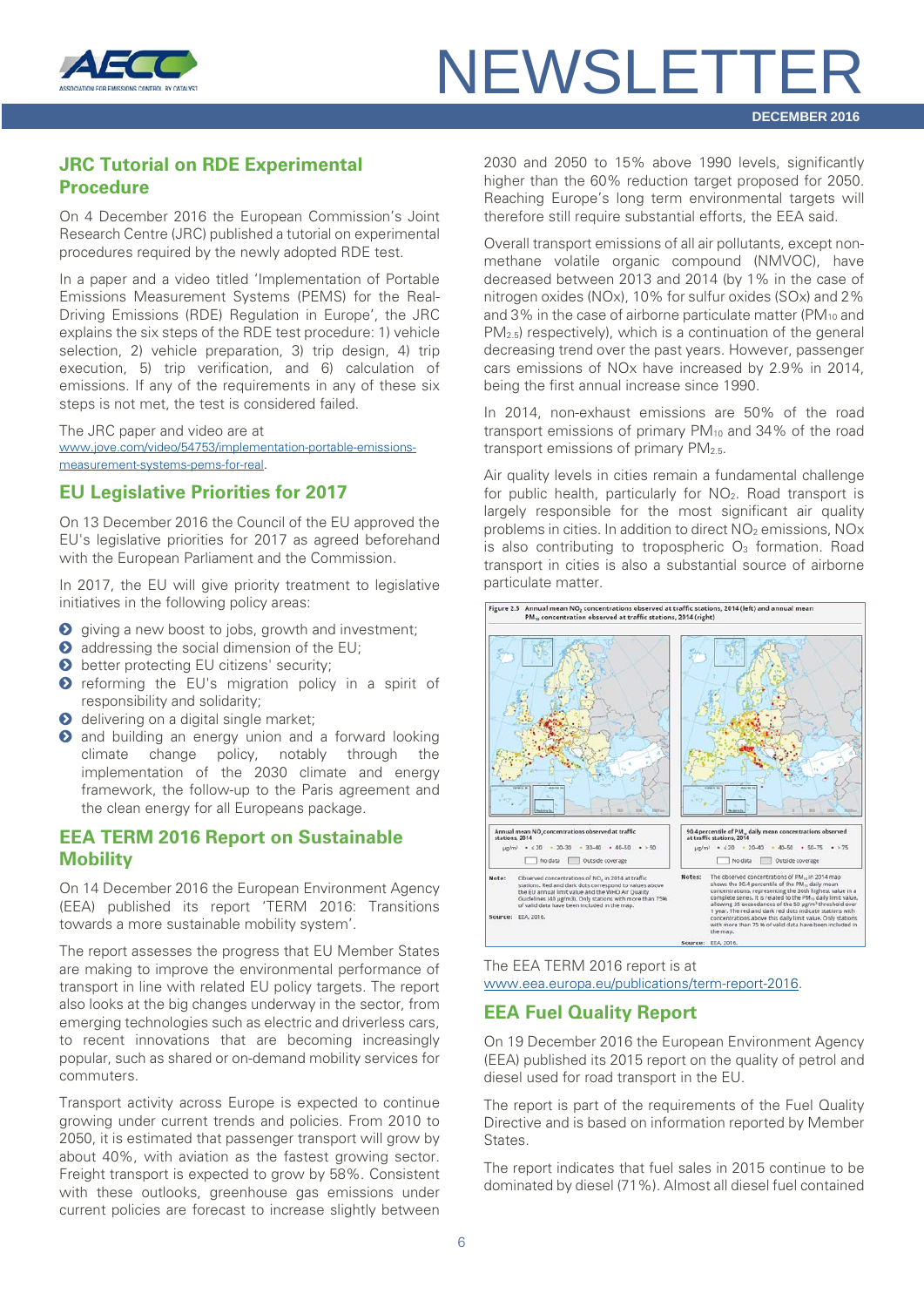

biodiesel (82.5% B7, 17.1% B+) and the majority of the petrol contained bioethanol (75.4% E5, 9.3% E10).

For petrol, exceedances were reported of the summer vapour pressure (in 15 Member States), RON (in 10 Member States) and aromatics, oxygen content or distillation parameters (in 14 Member States).



For diesel, the most common parameters falling outside the specifications were sulfur content (in 8 Member States) and fatty acid methyl ester content (FAME, in 3 Member States).

The EEA report on 2015 EU fuel quality monitoring is at [www.eea.europa.eu/publications/eu-fuel-quality-monitoring-2015.](http://www.eea.europa.eu/publications/eu-fuel-quality-monitoring-2015)

#### <span id="page-6-0"></span>**EEA Report on 2015 CO<sub>2</sub> Emissions from New Passenger Cars and Vans**

On 16 December 2016 the European Environment Agency (EEA) published its 2015 report on  $CO<sub>2</sub>$  emissions from new passenger cars and vans.

The report provides a summary of  $CO<sub>2</sub>$  emission levels of new passenger cars and vans in the EU in 2015, based on the NEDC test protocol used for vehicle type-approval.



Results show that in 2015 new cars had in average CO2 emissions of 119.5 g/km, 8% below the 2015 target of 130 g/km and 27% lower than in 2004. Similarly, the average

CO2 emissions from vans were 168.3 g/km, already below the 2017 target of 175 g/km.

The majority of car and van makers met their  $CO<sub>2</sub>$  specific emissions target in 2015. Two manufacturers, Aston Martin Lagonda and Ferrari, exceeded their specific emissions target by a small amount and therefore excess emission premiums will be imposed.

In order to meet their respective future targets, i.e. 147 g/km for vans by 2020 and 95 g/km for cars by 2021, the average  $CO<sub>2</sub>$  emissions need to continue decreasing at a similar pace.

Conventional diesel and petrol cars accounted for the large majority of new sales in 2015 (97.2%). Diesel vehicles remained the most sold vehicles in Europe, constituting 52% of sales, slightly lower than in 2014 when 53% of all new cars were fuelled by diesel. The proportion of plug-in hybrid and battery electric vehicles increased from 0.8% in 2014 to more than 1 % in 2015. For vans, the vast majority of vehicles are fuelled with diesel (97%).

The EEA report on 2015  $CO<sub>2</sub>$  emissions from cars and vans is at [www.eea.europa.eu/publications/monitoring-co-2-emissions](http://www.eea.europa.eu/publications/monitoring-co-2-emissions-from)[from.](http://www.eea.europa.eu/publications/monitoring-co-2-emissions-from)

#### <span id="page-6-1"></span>**EEA Environmental Indicator Report 2016**

On 9 December 2016 the European Environment Agency (EEA) published its annual Environmental Indicator report.

The report examines if the EU and its immediate neighbours are on target to achieving by 2020 the three thematic priority objectives of the  $7<sup>th</sup>$ Environment Action Programme: natural capital, resource efficiency and low carbon economy, and health and well-being.

The report shows that EU environmental policies have been more successful on reducing



pressures on the environment, improving efficiency and meeting 2020 climate and energy targets than on reducing overall impacts on people's health and well-being or on ensuring the resilience of natural systems.

Looking beyond 2020, much greater change will be required to achieve the EU's 2050 vision of 'living well within the limits of our planet', the report says. This will require more ambitious environmental policies and a more fundamental transformation of the key systems that support our society, like food, energy, housing and mobility. The report stresses the need for more integrated policies and knowledge to achieve this long-term vision.

The EEA environmental indicator report 2016 is at [www.eea.europa.eu/airs.](http://www.eea.europa.eu/airs)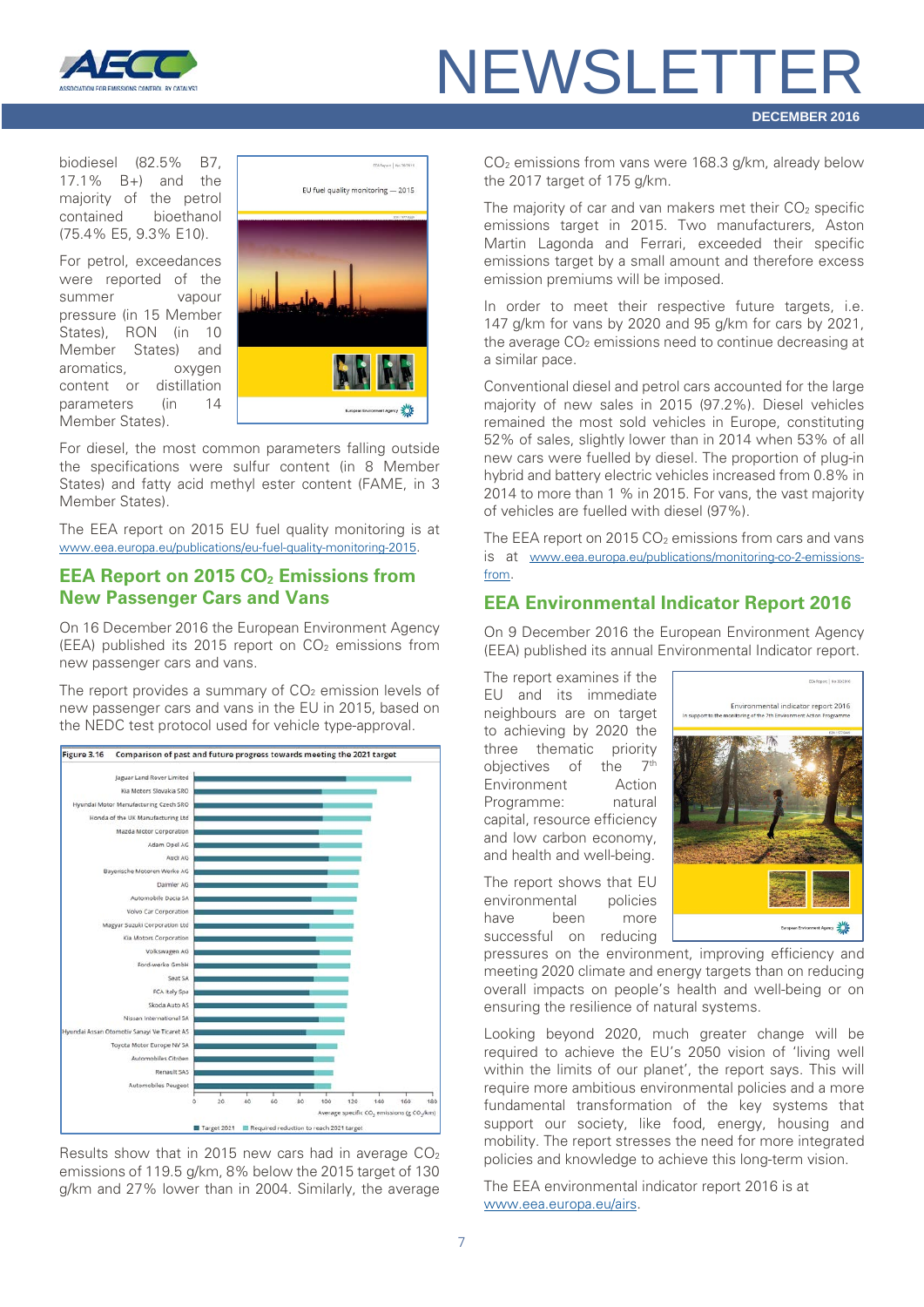

#### <span id="page-7-0"></span>**EEA Report on Renewables**

On 1 December 2016 the European Environment Agency (EEA) published a new assessment of the progress made by EU Member States in meeting their existing 2020 targets on renewable energy and energy efficiency.

By 2020, 20% of the EU's gross final energy consumption should come from renewable sources. Preliminary estimates for 2015 show that the share of renewables in the EU's final energy consumption continued to increase, reaching a level of 16.4%. This is up from 16% in 2014. Twenty two Member States (all except France, Ireland, Malta, the Netherlands, Poland and Portugal) are on track to achieve or exceed the levels of renewable energy set in their national action plans.

To achieve the more ambitious longer-term energy and decarbonisation goals set by the EU for 2050, current efforts will have to be considerably stepped up, according to the EEA report. The EU can achieve its 2030 target on renewables if the current pace across Europe is maintained.

The EEA report on renewables is at [www.eea.europa.eu/highlights/renewables-continue-to-grow-in.](http://www.eea.europa.eu/highlights/renewables-continue-to-grow-in)

#### <span id="page-7-1"></span>**French Government Communication on Air Pollution Mitigation**

On 10 December 2016 the French Minister for Environment Ms Ségolène Royal presented a communication on air pollution mitigation.

The air pollution episode that a number of French regions have experienced since 30 November 2016 because of specific weather conditions, highlights the air quality impact of road traffic and domestic heating.

The Government noted that the progressive alignment of gasoline and diesel fuel prices that started in 2015 will continue in 2017; an incentive scheme grants €10 000 to electric vehicle buyers when they scrap an old diesel and the scheme will be extended to light commercial vehicles in 2017. The Minister welcomed the fact that the diesel share in vehicle registrations in France has gone from 73% in 2012 to 52% today. 100 000 electric vehicles are now registered in France which represent a 40% annual growth, with a majority of vehicles "Made in France".

#### <span id="page-7-2"></span>**UK Plug-In Van Grant extended to Heavier Vehicles**

On 5 December 2016 the UK notified the European Commission of the extension of their grant for the purchase of plug-in vans to heavier vehicles.

The grant scheme provides capital funding to support the uptake of ultra-low emission vehicles (ULEVs) in the UK, specifically for vans and trucks. Having previously supported light vans (N1 category vehicles, which have a maximum mass of up to 3.5 tonnes), the existing scheme is now expanded to also cover heavier vehicles (N2 and N3 category vehicles, which have a maximum mass above 3.5 tonnes).

These heavier vehicles will also benefit from an initially higher level of grant up to £20 000 (€23 800), compared to a grant of up to £8000 (€9500) for other vehicles.

This grant scheme will provide up to £31 million  $(E37)$ million) in capital grant funding over five years (from April 2015 to March 2020).

#### <span id="page-7-3"></span>**DPF Removal Advertising banned in the UK**

On 14 December 2016 the UK Advertising Standards Authority (ASA) banned advertising from Avon Tuning Ltd offering on their website the removal of Diesel Particulate Filters (DPF).

ASA requested that ads do not suggest that vehicles that had their DPF removed could be used on public roads. They asked to make immediately clear with sufficient prominence in the advertising that it was illegal to drive such vehicles on a public road.

#### <span id="page-7-4"></span>**NORTH-AMERICA**

#### <span id="page-7-5"></span>**US Settlement with VW on 3.0L Diesel Vehicles**

On 20 December 2016 the US Environmental Protection Agency (EPA) announced a settlement with the US Department of Justice (DOJ), the State of California, and the Volkswagen Group on 3.0L Diesel vehicles.

The VW Group has agreed to recall 83 000 model year 2009 through 2016 3.0L diesel vehicles sold or leased in the US that are alleged to be equipped with "defeat devices" to cheat emissions tests, in violation of the Clean Air Act and California law.

The affected older vehicles (referred to as "Generation 1" vehicles) are the 2009 through 2012 VW Touareg and Audi Q7 diesel models. The affected newer vehicles (referred to as "Generation 2" vehicles) are the 2013-2016 VW Touareg diesels, 2013 through 2015 Audi Q7 diesels, 2013 through 2016 Porsche Cayenne diesels, and 2014 through 2016 Audi A6 quattro, A7 quattro, A8, A8L and Q5 diesel models.

For the Generation 1 vehicles, VW is required to offer to buy back the vehicles or terminate leases, and must also offer an emissions modification to substantially reduce emissions if one is proposed by VW and approved by regulators. For the Generation 2 vehicles, if VW demonstrates it can make the vehicles compliant with the exhaust emission standards, it will have to fix the vehicles and will not be required to buy the vehicles back. VW is also required to spend \$225 million (€215 million) to fund projects that will reduce emissions of NOx.

#### More information is at

[www.epa.gov/enforcement/volkswagen-clean-air-act-partial](http://www.epa.gov/enforcement/volkswagen-clean-air-act-partial-settlements)[settlements.](http://www.epa.gov/enforcement/volkswagen-clean-air-act-partial-settlements)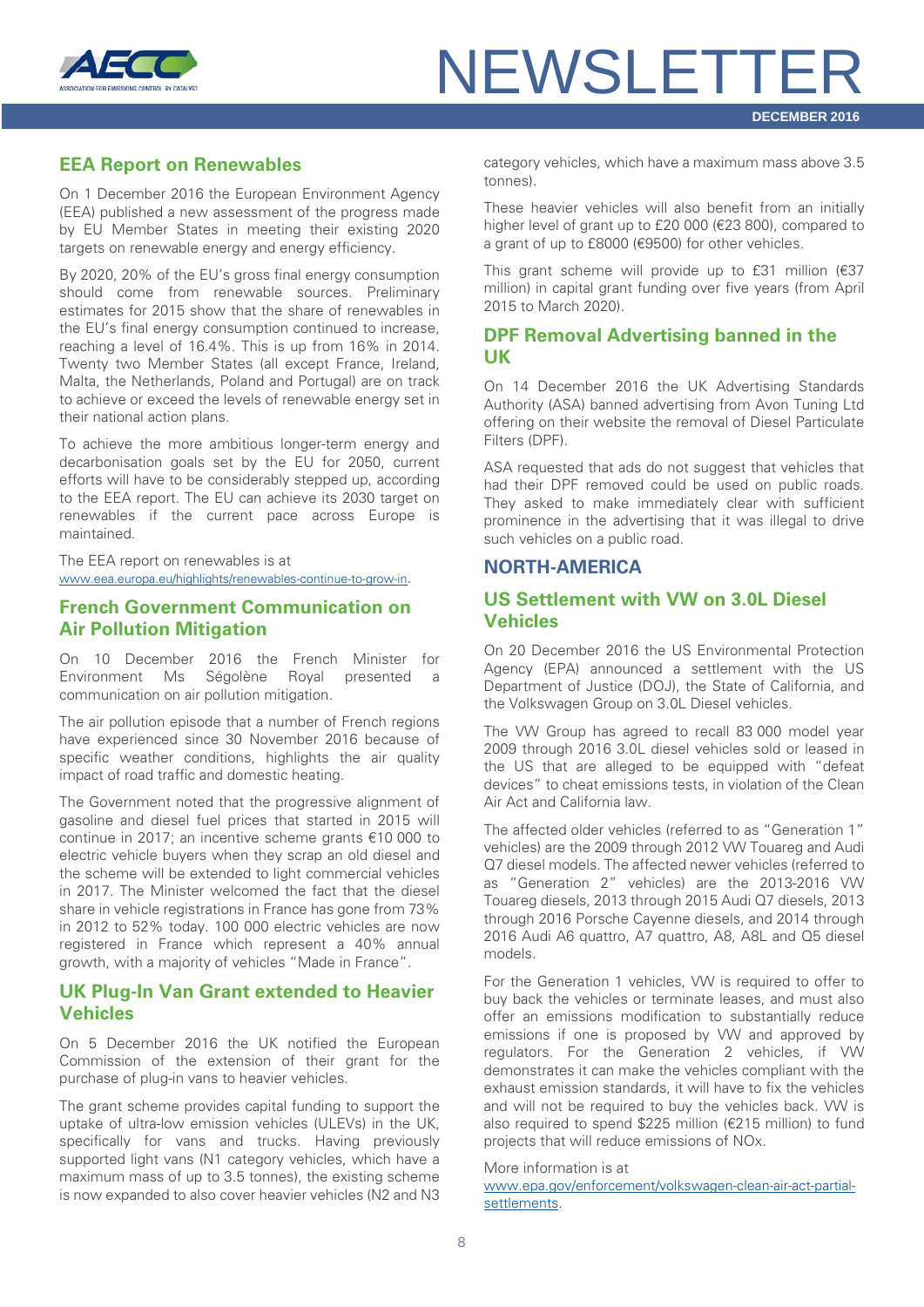

#### <span id="page-8-0"></span>**US EPA Memorandum on HD Ultra-Low NOx Standards**

On 20 December 2016 the US Environmental Protection Agency (EPA) issued a memorandum in response to a petition for rulemaking to adopt ultra-low NOx standards for on-highway Heavy-duty trucks and engines.

The EPA acknowledges a need for additional NOx reductions from Heavy-duty engines, particularly in areas of the country with elevated levels of air pollution. The EPA intends to initiate the rulemaking process, in cooperation with the California Air Resources Board (CARB) and other stakeholders, to develop new harmonized Federal and California NOx emission standards.

Based on a preliminary assessment of the scope of work and resources needed to gather data and stakeholder input to develop a proposal, the EPA estimates that it will take on the order of 24 months to complete this technical work and prepare a notice of proposed rulemaking for a new onhighway Heavy-duty NOx programme. The EPA adds that this would provide enough lead time to consider new mandatory standards starting in the 2024 model year.

The EPA memorandum is at [https://www.epa.gov/sites/production/files/2016-12/documents/nox](https://www.epa.gov/sites/production/files/2016-12/documents/nox-memorandum-nox-petition-response-2016-12-20.pdf)[memorandum-nox-petition-response-2016-12-20.pdf.](https://www.epa.gov/sites/production/files/2016-12/documents/nox-memorandum-nox-petition-response-2016-12-20.pdf)

#### <span id="page-8-1"></span>**US NHTSA Notices on CAFE**

On 20 December 2016 the US National Highway Traffic Safety Administration (NHTSA) issued two Federal Register Notices pertaining to the Corporate Average Fuel Economy (CAFE) program. Both are in response to petitions from the Alliance of Automobile Manufacturers and the Association of Global Automakers.

The first notice postpones the effective date of an increase in civil penalties for CAFE violations. The penalties, which were previously planned to be effective starting with model year 2015, will now be effective for model year 2019 and beyond.

The second grants a petition for rulemaking regarding harmonization of the CAFE program and the US Environmental Protection Agency (EPA) Light-duty vehicle Greenhouse Gas Emissions program. The Agency will address the issues raised by the petitioners in its rulemaking process.

The two notices are available at

[https://www.nhtsa.gov/pdf/Civil\\_Penalty\\_Adjust\\_Response\\_Allia](https://www.nhtsa.gov/pdf/Civil_Penalty_Adjust_Response_AllianceGlobal_12212016.pdf) [nceGlobal\\_12212016.pdf](https://www.nhtsa.gov/pdf/Civil_Penalty_Adjust_Response_AllianceGlobal_12212016.pdf) and

https://www.nhtsa.gov/pdf/Alliance\_Global\_Petition\_on\_Credits [GrantofPetition\\_12212016.pdf.](https://www.nhtsa.gov/pdf/Alliance_Global_Petition_on_Credits_GrantofPetition_12212016.pdf)

#### <span id="page-8-2"></span>**US EPA Diesel Emission Reduction Act Funds Awarded**

On 12 December 2016 the US Environmental Protection Agency (EPA) announced that it has awarded a total of \$6.3 Million in Diesel Emission Reduction Act funds to public and private partners in California, Arizona, Nevada, Hawaii and American Samoa. EPA states that the funds will be used to retrofit and replace old, polluting diesel vehicles and equipment, including school buses, trucks, agriculture and port equipment, and generators.

More information is at [https://www.epa.gov/newsreleases/us](https://www.epa.gov/newsreleases/us-epa-awards-63-million-reduce-diesel-emissions-pacific-southwest)[epa-awards-63-million-reduce-diesel-emissions-pacific-southwest.](https://www.epa.gov/newsreleases/us-epa-awards-63-million-reduce-diesel-emissions-pacific-southwest)

#### <span id="page-8-3"></span>**AFRICA**

#### <span id="page-8-4"></span>**Five West African Countries introduce Cleaner Fuels and Emissions Standards**

On 5 December 2016 the United Nations Environment Programme (UNEP) announced that five West African countries – Nigeria, Benin, Togo, Ghana, and Cote d'Ivoire – agreed on 1 December 2016, to introduce strict standards to ensure cleaner, low sulfur diesel fuels and vehicles emissions standards.

UNEP noted that a report by Public Eye in September 2016 exposed how European trading companies were exploiting the weak regulatory standards in West African countries, allowing for the export of fuels with much higher sulfur levels than is permitted in Europe. The decision will effectively cut off West African market imports of European dirty fuels, UNEP added.

The five countries actually agreed to cap sulfur in fuels to 50 parts per million (ppm); a limit currently set to 3000 ppm.

Alongside the introduction of the new standards, the West African group has agreed to upgrade the operations of their national refineries, both public and privately owned, to produce fuels of the same standards by 2020.

#### <span id="page-8-5"></span>**GENERAL**

#### <span id="page-8-6"></span>**AECC Input to Consultations on Non-Road Stage V Delegated Acts**

On 6 December 2016 AECC provided input to two stakeholders' consultations on the draft Commission Regulations supplementing the Non-Road Mobile Machinery (NRMM) Stage V Regulation (EU) 2016/1628. One addresses test procedures and requirements while the second is about In-Service Monitoring of exhaust emissions.

AECC welcomes both acts that will provide sound technical requirements to ensure the new Stage V standards apply in a robust manner.

Also, AECC said that In-Service Monitoring of NRMM emissions should be the first step towards In-Service Conformity under which Not-To-Exceed emissions limits apply for in-field operation.

Since a major element of the Stage V standard is the introduction of a Particle Number (PN) limit of 1012/kWh to most engine categories, AECC considers it will be essential for the European Commission to evaluate the feasibility, and introduce in the future, In-Service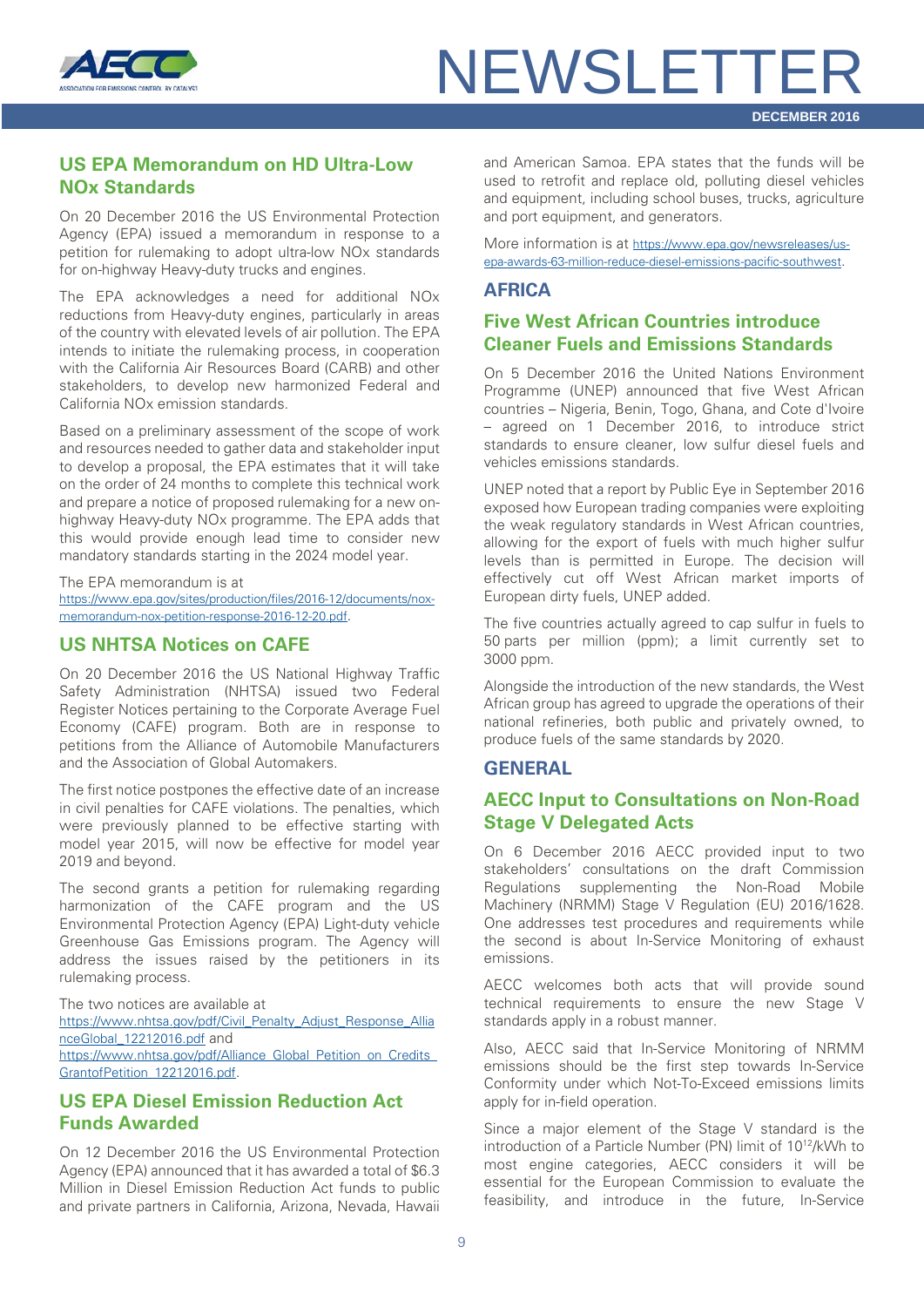

Conformity requirements for particulate (PM/PN) emissions as well.

The AECC input on test procedures is at [https://ec.europa.eu/info/law/better-regulation/initiatives/ares-2016-](https://ec.europa.eu/info/law/better-regulation/initiatives/ares-2016-6327594/feedback/F873_en) [6327594/feedback/F873\\_en](https://ec.europa.eu/info/law/better-regulation/initiatives/ares-2016-6327594/feedback/F873_en) and the input on In-Service Monitoring is at [https://ec.europa.eu/info/law/better](https://ec.europa.eu/info/law/better-regulation/initiatives/ares-2016-6285832/feedback/F874_en)[regulation/initiatives/ares-2016-6285832/feedback/F874\\_en.](https://ec.europa.eu/info/law/better-regulation/initiatives/ares-2016-6285832/feedback/F874_en)

#### <span id="page-9-0"></span>**Association for Catalytic Control of Emissions from Stationary Sources**

On 14 December 2016 the Association for the Catalytic Control of Emissions from Stationary Sources to air (ACCESSa) was announced to be founded by member companies Clariant, Haldor Topsoe and Johnson Matthey.

ACCESSa's objectives are to improve the understanding and awareness of the capability of catalytic aftertreatment technology and to promote the technological and economic viability of using catalytic emission control technologies to control emissions to air from stationary sources.

The aim of ACCESSa is to work globally with regulators, non-governmental organizations and other interested parties to advocate the deployment, demonstration and development of cost effective technology solutions.

More info is at [www.accessa.org.](http://www.accessa.org/)

#### <span id="page-9-1"></span>**ADAC EcoTest 4.0 includes Real-Driving Emissions**

On 6 December 2016 the German automobile club ADAC issued details about its updated EcoTest 4.0 that now includes on-road Real-Driving Emissions (RDE) measurement.

In addition, the Worldwide harmonized Light vehicles Test Cycle (WLTC) replaces the New European Driving Cycle (NEDC), stricter pollutant limits apply, and the classdependent CO<sub>2</sub> assessment is discontinued.

As for the EcoTest overall rating, ADAC is still using the familiar star system to provide an instant reference for a vehicle's eco-friendliness.

So far, 45 vehicles have been tested to the new EcoTest protocol and more are planned, at a rate of 150 vehicles per year. Thanks to their zero-tailpipe emissions, the BMW i3 and Nissan Leaf both earned a 5-star score. Also the Toyota Prius Hybrid and the CNG-powered Skoda Octavia were found to be very eco-friendly.

The EcoTest results of diesel models are rather disappointing, though. Due to their NOx emissions, half of the 26 diesel vehicles tested so far did not score a single point in the pollutants category. For instance, the NOx emissions of the Renault Captur dCi 90 exceed 460 mg/km already in the WLTC – more than 5.5 times the Euro 6 typeapproval limit. The new Mercedes E 220d and the BMW 118d however scored four stars for being clean not only in the test lab but also in real-world driving.

More information is at

[https://presse.adac.de/meldungen/tests/verschaerfter](https://presse.adac.de/meldungen/tests/verschaerfter-adac-ecotest-liefert-verbrauchern-klares-bild.html)[adac-ecotest-liefert-verbrauchern-klares-bild.html.](https://presse.adac.de/meldungen/tests/verschaerfter-adac-ecotest-liefert-verbrauchern-klares-bild.html)

#### <span id="page-9-2"></span>**ICCT European Vehicle Market Statistics Pocketbook 2016-17**

On 13 December 2016 the International Council on Clean Transportation (ICCT) released the 2016-17 issue of its pocketbook on European Vehicle Market Statistics.

The ICCT pocketbook offers a statistical portrait of passenger car and light-commercial vehicle fleets in the EU since 2001 and of the heavy-duty fleet since 2014 as well. The emphasis is on vehicle technologies, fuel consumption, and emissions of greenhouse gases and other air pollutants.

After declining for several years, new passenger car registrations in the EU increased to about 13.7 million in 2015, though they remain about 12% below the level before the economic crisis.

Since September 2015 the Euro 6 emission standard has applied to all new vehicles in the EU. In 2015, about 59% of all new car sales were Euro 6 vehicles.

Average  $CO<sub>2</sub>$  emissions from new passenger cars continued to decrease down to 120 g/km in 2015, below the 130 g/km 2015 EU target.

Diesel cars accounted for 52% of all new registrations in 2015 in the EU-28. The market share of Gasoline Direct Injection (GDI) vehicles is estimated at around 38% of the gasoline vehicles sales in 2015. Hybrid-electric vehicleswere 1.5% of all new car sales in 2015, with higher market shares in some Member States (3.3% in the Netherlands and 2.2% in France).



Plug-in hybrids and battery-electric vehicles accounted for more than 22% of new car sales in Norway in 2015, and in the first half of 2016 their market share further increased to 26%. This makes Norway the world's leading market for electric vehicles in terms of market share.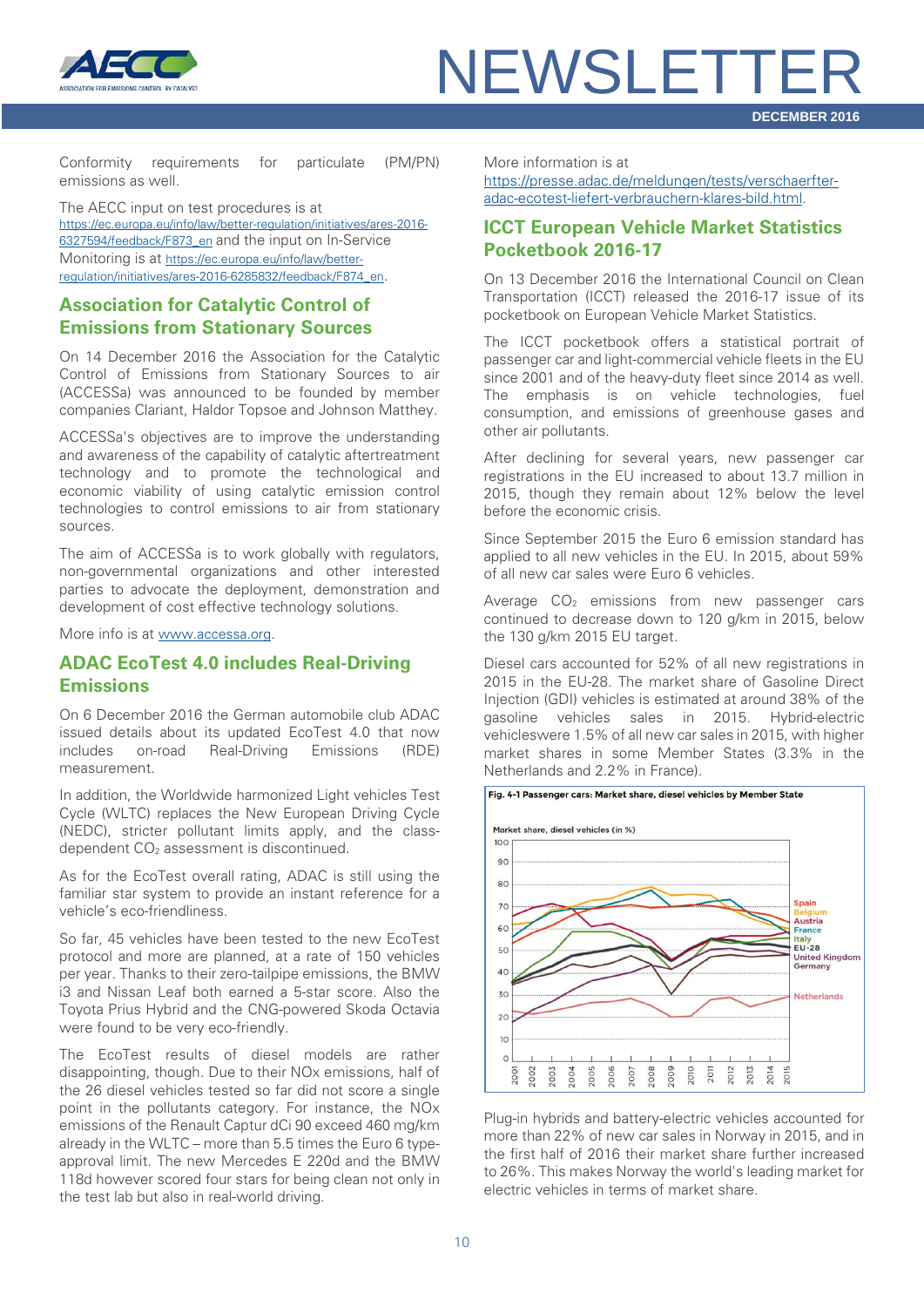



The ICCT pocketbook is at [http://eupocketbook.org.](http://eupocketbook.org/)

#### <span id="page-10-0"></span>**Concawe Report on FAME Content Impact on DPF Regenerations**

On 9 December 2016 Concawe, the European oil industry research association, published a report on the impact of FAME content on the regeneration frequency of Diesel Particulate Filters (DPF).

The study conducted by the Laboratory for Applied Thermodynamics (LAT) of the Aristotle University of Thessaloniki, Greece, investigated the effect of Fatty Acid Methyl Esters (FAME) content up to 50% v/v in diesel fuel (i.e. up to B50) on the DPF regeneration frequency by repeatedly running a Euro 5 multi-cylinder bench engine over the European regulatory cycle (NEDC) until a specified soot loading limit had been reached. The results verified the expected reduction of engine-out particulate mass (PM) emissions with increasing FAME content and the reduction in fuel economy penalty associated with reducing the frequency of DPF regenerations.



Fuel dilution measurements on lubricant samples taken from the engine sump showed that the FAME content in the engine lubricant increased with higher FAME contents in the fuel blends.

The Concawe report on FAME content impact on DPF regenerations is at

[www.concawe.eu/uploads/Modules/Publications/rpt\\_16-14.pdf.](http://www.concawe.eu/uploads/Modules/Publications/rpt_16-14.pdf)

#### <span id="page-10-1"></span>**Concawe Report on Fuel Octane Impact on Performance of Euro 4 Gasoline Cars**

On 6 December 2016 Concawe released a new report on the effect of fuel octane on the performance of two Euro 4 gasoline passenger cars.

The report details work that was carried out to study the response of modern gasoline passenger cars on octane. The objective of this phase 1 of the study was to investigate the effect of Research Octane Number (RON) and Motor Octane Number (MON) on the power and acceleration performance of two Euro 4 gasoline vehicles under full throttle acceleration conditions.

Fifteen fuels covering RON levels 95 to 103 and sensitivities (RON minus MON) up to 15 were blended and tested. Both pure hydrocarbon and blends containing ethanol or Ethyl-Tertiary-Butyl-Ether were included so that any specific effects of oxygenates could be identified. Three additional fuels, covering RON as low as 86, were blended using primary reference fuels.

The results confirm the findings of previous studies on older vehicles by others that MON is not a good predictor of vehicle acceleration performance in more modern vehicles and in fact high MON levels increase acceleration time under full throttle conditions. In addition, it was found that during wide open throttle conditions, efficiency deteriorated on the lowest octane (RON) fuels tested as expected as the engine adapts to knock. It was also observed that efficiency increased up to higher octane levels than would be expected for both vehicles.

The Concawe report on fuel octane impact is at [www.concawe.eu/uploads/Modules/Publications/rpt\\_16-13.pdf.](http://www.concawe.eu/uploads/Modules/Publications/rpt_16-13.pdf)

#### <span id="page-10-2"></span>**T&E Report on CO<sub>2</sub> Emissions from EU Passenger Cars**

On 21 December 2016 Transport & Environment (T&E) released their report 'Mind the Gap 2016' that examines the difference between the official laboratory test results and real-world  $CO<sub>2</sub>$  emissions and fuel economy of cars.

The difference between official laboratory test  $CO<sub>2</sub>$  results and real-world car performance is growing uncontrollably jumping from 9% in 2001 to 28% in 2012 and 42% in 2015. It is expected to reach 50% before 2020, according to T&E.

In 2002, exploiting regulatory test flexibilities accounted for five percentage points difference between test results and real-world performance. This grew to 15 points in 2010; and 24 points in 2014. Technology that reduces emissions more in the test than on the road contributes an additional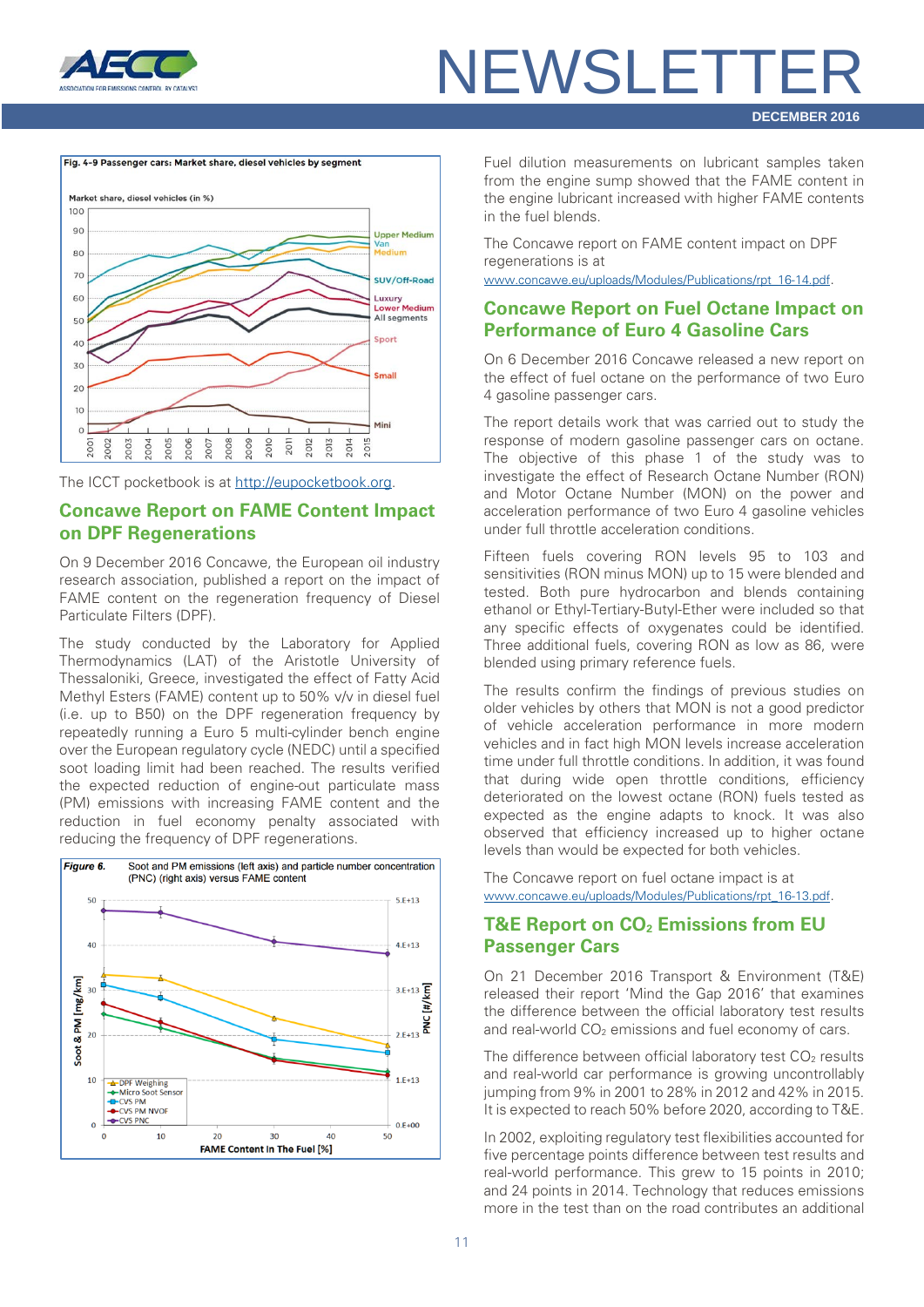

three percentage points to the gap; the failure to switch on auxiliary equipment during tests adds around eight points. Exploiting test flexibilities is therefore the dominant cause of the growing gap, T&E concludes.

The report points at Mercedes cars in particular, stressing that they have the biggest average gap between test and real-world performance, with real-world fuel consumption exceeding test results by 54%, Audi and Smart are second with a gap of 49%.

For T&E, the implementation of the new WLTP test from 2017 is only a partial solution. By 2025 there is expected to be an average gap between WLTP results and real-world performance of nearly a third. To close the gap, T&E recommends:

- $\bullet$  For the Commission to propose a 2025 car CO<sub>2</sub> target based on the WLTP test of 80 g/km, complemented by a real-world  $CO<sub>2</sub>$  test that should be no more than 10% higher than the WLTP value:
- **O** The creation of a European Vehicle Surveillance Authority and strengthening of Conformity of Production and in-service conformity checks;
- **O** Investigation into the possible use of defeat devices to manipulate CO<sub>2</sub> tests;
- **O** Proposals to update the car labelling Directive to ensure consumers are provided with more robust information on fuel consumption and  $CO<sub>2</sub>$  emissions of cars.

T&E's report 'Mind the Gap 2016' is at

[www.transportenvironment.org/sites/te/files/publications/T%](http://www.transportenvironment.org/sites/te/files/publications/T%26E_Mind_the_Gap_2016%20FINAL_0.pdf) [26E\\_Mind\\_the\\_Gap\\_2016%20FINAL\\_0.pdf.](http://www.transportenvironment.org/sites/te/files/publications/T%26E_Mind_the_Gap_2016%20FINAL_0.pdf)

#### <span id="page-11-0"></span>**C40 Mayors Declaration on Air Quality includes Diesels Ban by 2025**

On 2 December 2016, in the context of the C40 Mayors Summit, Mayors of Paris, Mexico City, Madrid and Athens, signed a declaration on air quality committing to ban diesel vehicles by 2025.

"Mayors have already stood up to say that the climate change is one of the greatest challenges we face," said Anne Hidalgo, Mayor of Paris and new Chair of the C40 Cities Climate Leadership Group. "Today, we also stand up to say we no longer tolerate air pollution and the health problems and deaths it causes – particularly for our most vulnerable citizens. Big problems like air pollution require bold action, and we call on car and bus manufacturers to join us."

The declaration is at [http://c40-production](http://c40-production-images.s3.amazonaws.com/other_uploads/images/925_Mayors_Air_Quality_Commitment_final.original.pdf?1480460056)[images.s3.amazonaws.com/other\\_uploads/images/925\\_Mayors\\_Air\\_](http://c40-production-images.s3.amazonaws.com/other_uploads/images/925_Mayors_Air_Quality_Commitment_final.original.pdf?1480460056) [Quality\\_Commitment\\_final.original.pdf?1480460056.](http://c40-production-images.s3.amazonaws.com/other_uploads/images/925_Mayors_Air_Quality_Commitment_final.original.pdf?1480460056)

#### <span id="page-11-1"></span>**RESEARCH SUMMARY**

#### **Effects of Emissions and Pollution**

Current Approaches Used in Epidemiologic Studies to Examine Shortterm Multipollutant Air Pollution Exposures, Angel Davalos, et al.;<br>Annals of Foidemiology (in press). *Annals of Epidemiology* (in press), [doi: 10.1016/j.annepidem.2016.11.016.](http://dx.doi.org/10.1016/j.annepidem.2016.11.016)

Exposure to ambient  $PM_{10}$  and  $NO_2$  and the incidence of attentiondeficit hyperactivity disorder in childhood, Jin-young Min, et al.; *Environmental International* (in press), [doi: 10.1016/j.envint.2016.11.022.](http://dx.doi.org/10.1016/j.envint.2016.11.022)

A critical review of the ESCAPE project for estimating long-term health effects of air pollution, Frederick W. Lipfert, et al.; *Environmental International* (in press), [doi: 10.1016/j.envint.2016.11.028.](http://dx.doi.org/10.1016/j.envint.2016.11.028)

Air pollution and cardiovascular mortality with over 25 years follow-up: A combined analysis of two British cohorts, Hakim-Moulay Dehbi, et al.; *Environmental International* (in press), [10.1016/j.envint.2016.12.004.](http://dx.doi.org/10.1016/j.envint.2016.12.004)

Ozone and hypertensive disorders of pregnancy in Florida: Identifying critical windows of exposure, Hui Hu, et al.; *Environmental Research* (February 2017), Vol. 153, pp. 120-125, doi: [10.1016/j.envres.2016.12.002.](http://dx.doi.org/10.1016/j.envres.2016.12.002)

Systematic review of the association between particulate matter exposure and autism spectrum disorders, María Varela, et al.; *Environmental Research* (February 2017), Vol. 153, pp. 150-160[, doi:](http://dx.doi.org/10.1016/j.envres.2016.11.022)  [10.1016/j.envres.2016.11.022.](http://dx.doi.org/10.1016/j.envres.2016.11.022)

Fine-particulate Air Pollution from Diesel Emission Control and Mortality Rates in Tokyo: A Quasi-experimental Study, Yorifuji T, et al.; *Epidemiology* (November 2016), Vol. 27 (6), pp. 769-778, [doi:](https://www.ncbi.nlm.nih.gov/pubmed/27479647)  [10.1097/EDE.0000000000000546.](https://www.ncbi.nlm.nih.gov/pubmed/27479647)

Expert position paper on air pollution and cardiovascular disease, David Newby, et al.; *European Heart Journal* (in press), [doi:](http://dx.doi.org/10.1093/eurheartj/ehu458)  [10.1093/eurheartj/ehu458.](http://dx.doi.org/10.1093/eurheartj/ehu458)

Individual exposure estimates may be erroneous when spatiotemporal variability of air pollution and human mobility are ignored, Yoo Min Park and Mei-Po Kwan; *Health & Place* (January 2017), Vol. 43, pp. 85-94, [doi: 10.1016/j.healthplace.2016.10.002.](http://dx.doi.org/10.1016/j.healthplace.2016.10.002)

Combined exposure of diesel exhaust particles and respirable Soufrière Hills volcanic ash causes a (pro-)inflammatory response in an in vitro multicellular epithelial tissue barrier model, Ines Tomašek, et al.; *Particle and Fibre Toxicology* (December 2016), Vol. 13:67[, doi:](http://dx.doi.org/10.1186/s12989-016-0178-9)  [10.1186/s12989-016-0178-9.](http://dx.doi.org/10.1186/s12989-016-0178-9)

Early kidney damage induced by subchronic exposure to  $PM_{2.5}$  in rats, O.G. Aztatzi-Aguilar, et al.; *Particle and Fibre Toxicology* (December 2016), Vol. 13:68[, doi: 10.1186/s12989-016-0179-8.](http://dx.doi.org/10.1186/s12989-016-0179-8)

Long-term exposure to urban air pollution and the relationship with life expectancy in cohort of 3.5 million people in Silesia, Grzegorz Dziubanek, et al.; *Science of the Total Environment* (15 February 2017), Vol. 580, pp. 1-8, [doi: 10.1016/j.scitotenv.2016.11.217.](http://dx.doi.org/10.1016/j.scitotenv.2016.11.217)

Comparison of diverse estimation methods for personal exposure to air pollutants and associations with allergic symptoms: The Allergy & Gene-Environment Link (ANGEL) study, Young-Min Kim, et al.; *Science of the Total Environment* (February 2017), Vol. 579, pp. 1127- 1136, [doi: 10.1016/j.scitotenv.2016.11.090.](http://dx.doi.org/10.1016/j.scitotenv.2016.11.090)

The burden of lung cancer mortality attributable to fine particles in China, Yuming Guo, et al.; *Science of the Total Environment* (February 2017), Vol. 579, pp. 1460-1466), [doi: 10.1016/j.scitotenv.2016.11.147.](http://dx.doi.org/10.1016/j.scitotenv.2016.11.147)

The association between ambient air pollution and selected adverse pregnancy outcomes in China: A systematic review, Milena Jacobs, et al.; *Science of the Total Environment* (February 2017), Vol. 579, pp. 1179-1192, [doi: 10.1016/j.scitotenv.2016.11.100.](http://dx.doi.org/10.1016/j.scitotenv.2016.11.100)

#### **Air Quality, Sources and Exposure**

Exposure assessment models for elemental components of particulate matter in an urban environment: A comparison of regression and random forest approaches, Cole Brokamp, et al.; *Atmospheric Environment* (February 2017), Vol. 151, pp. 1-11, [doi:](http://dx.doi.org/10.1016/j.atmosenv.2016.11.066)  [10.1016/j.atmosenv.2016.11.066.](http://dx.doi.org/10.1016/j.atmosenv.2016.11.066)

Ambient air quality measurements from a continuously moving mobile platform: Estimation of area-wide, fuel-based, mobile source emission factors using absolute principal component scores, Timothy Larson, et al.; *Atmospheric Environment* (March 2017), Vol. 152, pp. 201-211, [doi: 10.1016/j.atmosenv.2016.12.037.](http://dx.doi.org/10.1016/j.atmosenv.2016.12.037)

A user-friendly tool for comprehensive evaluation of the geographical origins of atmospheric pollution: Wind and trajectory analyses, J.-E.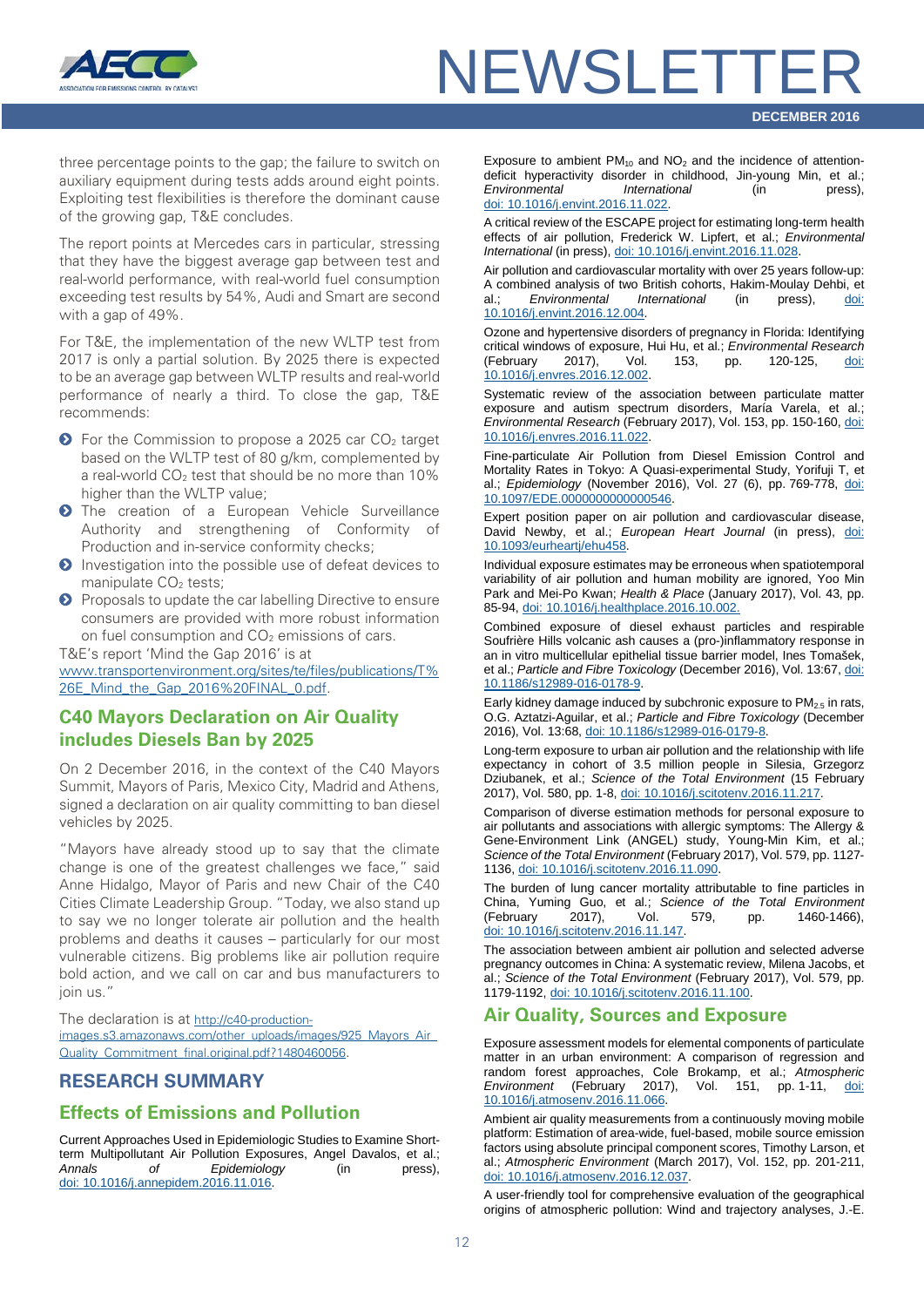

Petit et al.; *Environmental Modelling & Software* (February 2017), Vol. 88, pp. 183-187[, doi: 10.1016/j.envsoft.2016.11.022.](http://dx.doi.org/10.1016/j.envsoft.2016.11.022)

Estimating population exposure to ambient polycyclic aromatic hydrocarbon in the United States – Part I: Model development and evaluation, Jie Zhang, et al.; *Environment International* (in press)[, doi:](http://dx.doi.org/10.1016/j.envint.2016.12.002)  [10.1016/j.envint.2016.12.002.](http://dx.doi.org/10.1016/j.envint.2016.12.002)

Assessing the future vehicle fleet electrification: the impacts on regional and urban air quality, Wenwei Ke, et al.; *Environ. Sci. Technol.* (in press), [doi: 10.1021/acs.est.6b04253.](http://dx.doi.org/10.1021/acs.est.6b04253)

Assessing the Suitability of Multiple Dispersion and Land Use Regression Models for Urban Traffic-Related Ultrafine Particles, Allison Patton, et al.; *Environ. Sci. Technol.* (2017), Vol. 51 (1), pp. 384-392, [doi: 10.1021/acs.est.6b04633](http://dx.doi.org/10.1021/acs.est.6b04633)*.*

Vehicle Emissions as an Important Urban Ammonia Source in the United States and China, Kang Sun, et al.; *Environ. Sci. Technol. (in press),* [doi: 10.1021/acs.est.6b02805](http://dx.doi.org/10.1021/acs.est.6b02805)*.*

Fine and ultrafine atmospheric particulate matter at a multi-influenced urban site: Physicochemical characterization, mutagenicity and cytotoxicity, Yann Landkocz, *Environmental Pollution* (February 2017), Vol. 221, pp. 130-140, [doi: 10.1016/j.envpol.2016.11.054.](http://dx.doi.org/10.1016/j.envpol.2016.11.054)

Land use regression modeling of ultrafine particles, ozone, nitrogen oxides and markers of particulate matter pollution in Augsburg, Germany, Kathrin Wolf et al.; *Science of the Total Environment* (February 2017), Vol. 579, pp. 1531-1540, [doi: 10.1016/j.scitotenv.2016.11.160.](http://dx.doi.org/10.1016/j.scitotenv.2016.11.160)

Atmospheric pollution in city centres and urban environments. The impact of scientific, regulatory and industrial progress, Alessandra Cincinelli and Athanasios Katsoyiannis; *Science of the Total Environment* (February 2017), Vol. 579, pp. 1057-1058, [doi: 10.1016/j.scitotenv.2016.11.057.](http://dx.doi.org/10.1016/j.scitotenv.2016.11.057)

On the summertime air quality and related photochemical processes in the megacity Shanghai, China, Ka Lok Chan, et al.; *Science of the Total Environment* (in press)[, doi: 10.1016/j.scitotenv.2016.12.052.](http://dx.doi.org/10.1016/j.scitotenv.2016.12.052)

Regional assessment of exposure to traffic-related air pollution: Impacts of individual mobility and transit investment scenarios, Maryam Shekarrizfard, et al.; *Sustainable Cities and Society* (February 2017), Vol. 29, pp. 68-76[, doi: 10.1016/j.scs.2016.12.002.](http://dx.doi.org/10.1016/j.scs.2016.12.002)

The contribution of road traffic to particulate matter and metals in air pollution in the vicinity of an urban road, Dusan Jandacka, et al.; *Transportation Research Part D: Transport and Environment* (January 2017), Vol. 50, pp. 397-408[, doi: 10.1016/j.trd.2016.11.024.](http://dx.doi.org/10.1016/j.trd.2016.11.024)

#### **Emissions Measurements and Modelling**

Comparative investigation of NOx emission characteristics from a Euro 6-compliant diesel passenger car over the NEDC and WLTC at various ambient temperatures, Jinyoung Ko, et al.; *Applied Energy* (1 pp. 652-662, doi: [10.1016/j.apenergy.2016.11.105.](http://dx.doi.org/10.1016/j.apenergy.2016.11.105)

Vehicular road influence areas, María Huertas, et al.; *Atmospheric Environment* (February 2017), Vol. 151, pp. 108-116, [doi:](http://dx.doi.org/10.1016/j.atmosenv.2016.12.006)  [10.1016/j.atmosenv.2016.12.006.](http://dx.doi.org/10.1016/j.atmosenv.2016.12.006)

A tunnel study to validate motor vehicle emission prediction software in Australia, R. Smit, et al.; *Atmospheric Environment* (February 2017), Vol. 151, pp. 188-199[, doi: 10.1016/j.atmosenv.2016.12.014.](http://dx.doi.org/10.1016/j.atmosenv.2016.12.014)

Prediction of airborne nanoparticles at roadside location using a feedforward artificial neural network, Abdullah Al-Dabbous, et al.; *Atmospheric Pollution Research* (in press), [doi: 10.1016/j.apr.20](http://dx.doi.org/10.1016/j.apr.2016.11.004) [16.11.004.](http://dx.doi.org/10.1016/j.apr.2016.11.004)

Impact of waste cooking oil in biodiesel blends on particle size distributions from a city-car engine, Giancarlo Chiatti et al.; *Journal of the Energy Institute* (in press)[, doi: 10.1016/j.joei.2016.11.009.](http://dx.doi.org/10.1016/j.joei.2016.11.009)

#### <span id="page-12-0"></span>**FORTHCOMING CONFERENCES**

Effects of aromatics, olefins and distillation temperatures (T50 & T90) on particle mass and number emissions from gasoline direct injection (GDI) vehicles, Rencheng Zhu, et al.; *Energy Policy* (February 2017), Vol. 101, pp. 185-193, [doi: 10.1016/j.enpol.2016.11.022.](http://dx.doi.org/10.1016/j.enpol.2016.11.022)

Impacts of additives on performance and emission characteristics of diesel engines during steady state operation, Esmail Khalife et al.; *Progress in Energy and Combustion Science* (March 2017), Vol. 59, pp.32-78, [doi: 10.1016/j.pecs.2016.10.001.](http://dx.doi.org/10.1016/j.pecs.2016.10.001)

Combustion and emission characteristics of diesel engine fueled with 2,5-dimethylfuran and diesel blends, Helin Xiao, et al.; *Fuel* (March 2017), Vol. 192, pp. 53-59, [doi: 10.1016/j.fuel.2016.12.007.](http://dx.doi.org/10.1016/j.fuel.2016.12.007)

Combustion, performance and emission analysis of a DI diesel engine using plastic pyrolysis oil, Ioannis Kalargaris, et al.; *Fuel Processing Technology* (March 2017), Vol. 157, pp. 108-115, [10.1016/j.fuproc.2016.11.016.](http://dx.doi.org/10.1016/j.fuproc.2016.11.016)

#### **Emissions Control, Catalysis, Filtration**

Effect of  $NO<sub>2</sub>$  and water on the catalytic oxidation of soot, Jakob Christensen, et al.; *Applied Catalysis B: Environmental* (15 May 2017), Vol. 205, pp. 182-188, [doi: 10.1016/j.apcatb.2016.12.024.](http://dx.doi.org/10.1016/j.apcatb.2016.12.024)

Evaluation of Mn and Sn-Modified Pd-Ce-Based Catalysts for Low-Temperature Diesel Exhaust Oxidation, Chao Wang, et al.; *Emiss. Control Sci. Technol.* (in press), [doi: 10.1007/s40825-016-0056-9.](http://dx.doi.org/10.1007/s40825-016-0056-9)

Coupled Heterogeneous and Homogeneous Hydrocarbon Oxidation Reactions in Model Diesel Oxidation Catalysts, Melanie Hazlett, et al.; *Emiss. Control Sci. Technol.* (in press), [doi: 10.1007/s40825-016-](http://dx.doi.org/10.1007/s40825-016-0053-z) [0053-z.](http://dx.doi.org/10.1007/s40825-016-0053-z)

Urea-Water-Solution Properties: Density, Viscosity, and Surface Tension in an Under-Saturated Solution, Sauli Halonen, et al.; *Emiss. Control Sci. Technol.* (in press)[, doi: 10.1007/s40825-016-0051-1.](http://dx.doi.org/10.1007/s40825-016-0051-1)

Cold-Start Emission Reduction Potential and Limitations of Commercial Passive Hydrocarbon Adsorbers, Michelle Wiebenga, et al.; *Emiss. Control Sci. Technol.* (in press), [doi: 10.1007/s40825-016-](http://dx.doi.org/10.1007/s40825-016-0052-0) [0052-0.](http://dx.doi.org/10.1007/s40825-016-0052-0)

Effect of barium sulfate modification on the  $SO_2$  tolerance of  $V_2O_5/TiO_2$ catalyst for NH3-SCR reaction, Tengfei Xu, et al.; *Environmental Sciences* (in press)[, doi: 10.1016/j.jes.2016.12.001.](http://dx.doi.org/10.1016/j.jes.2016.12.001)

Enhanced Performance of Ceria-Based NOx Reduction Catalysts by Optimal Support Effect, Junxiao Chen, et al.; *Environ. Sci. Technol.*  (2017), Vol. 51 (1), pp. 473-478, [doi: 10.1021/acs.est.6b04050](http://dx.doi.org/10.1021/acs.est.6b04050)*.*

#### **Transport, Climate Change & Emissions**

Big Data for Supporting Low-Carbon Road Transport Policies in Europe: Applications, Challenges and Opportunities, Michele De Gennaro, et al.; *Big Data Research* (December 2016), Vol. 6, pp. 11- 25, [doi: 10.1016/j.bdr.2016.04.003.](http://dx.doi.org/10.1016/j.bdr.2016.04.003)

Analysis of alternative road construction staging approaches to reduce carbon dioxide emissions, Jan Krantz et al.; *Cleaner Production* (in press)[, doi: 10.1016/j.jclepro.2016.12.023.](http://dx.doi.org/10.1016/j.jclepro.2016.12.023)

A review of developments in technologies and research that have had a direct measurable impact on sustainability considering the Paris agreement on climate change, Aoife Foley, et al.; *Renewable and Sustainable Energy Reviews* (February 2017), Vol. 68, Part 2, pp. 835- 839[, doi: 10.1016/j.rser.2016.11.215.](http://dx.doi.org/10.1016/j.rser.2016.11.215)

Benefits on public health from transport-related greenhouse gas mitigation policies in Southeastern European cities, D.A. Sarigiannis, et al.; *Science of the Total Environment* (February 2017), Vol. 579, pp. 1427-1438[, doi: 10.1016/j.scitotenv.2016.11.142.](http://dx.doi.org/10.1016/j.scitotenv.2016.11.142)

Emission Control Forum for Non-Road Mobile Machinery 19-20 January 2017, Frankfurt, Germany [www.tbmevolution.com/index.php/conferences/ucoming-events/emission-control-forum-for-non-road-mobile-machinery-detail](http://www.tbmevolution.com/index.php/conferences/ucoming-events/emission-control-forum-for-non-road-mobile-machinery-detail)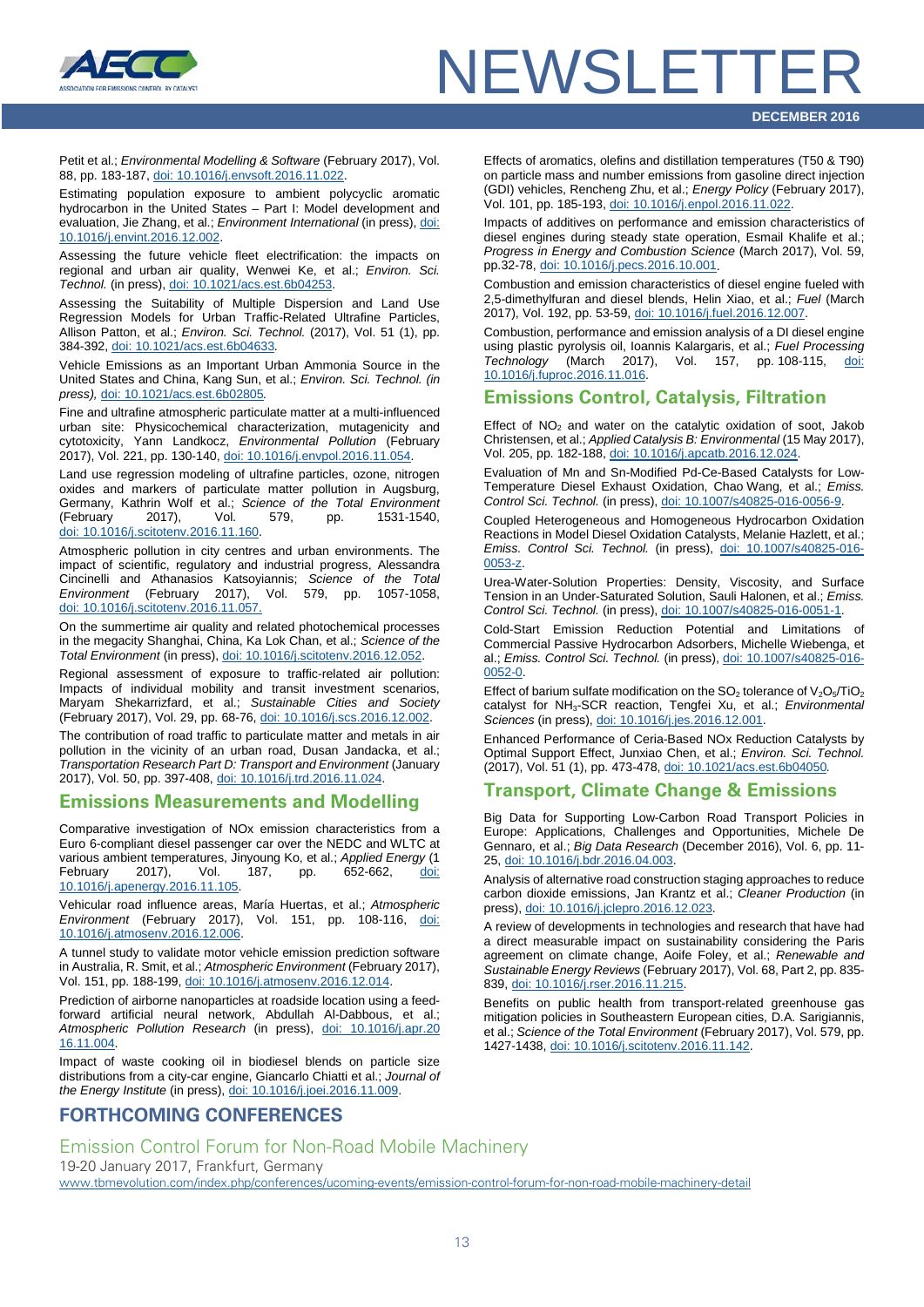

*The forum will discuss best practices on how to meet Stage V regulation requirements at the lowest cost possible, address customer needs, learn about future state-of-the-art aftertreatment and SCR technologies, and fulfil engine development targets in terms of emissions, performance, fuel consumption.*

#### SAE 2017 Light Duty Emissions Control Symposium

23-24 January 2017, Washington DC, USA [www.sae.org/events/lde](http://www.sae.org/events/lde)

#### 12th CONCAWE Symposium

20-21 March 2017, Antwerp, Belgium

[www.concawe.eu/calendar/24/17/Save-the-Date-12th-Concawe-Symposium](http://www.concawe.eu/calendar/24/17/Save-the-Date-12th-Concawe-Symposium)

*The symposium will explore scientific and technical challenges for the production and use of petroleum refined products in the EU in the 21st century.*

#### NGV Global 2017 Conference

20-23 March 2017, Rotterdam, Netherlands [www.ngv2017.com](http://www.ngv2017.com/) 

#### 2<sup>nd</sup> Integer Emissions Summit & AdBlue® Forum Asia Pacific 2017

5-6 April 2017, Seoul, South Korea [www.integer-research.com/conferences/ies-apac-2017](http://www.integer-research.com/conferences/ies-apac-2017)

*Topics of discussion will include the challenges that lie ahead for the heavy-duty commercial vehicle manufacturers in Asia Pacific, the key issues affecting the AdBlue® business in Korea, updates on the passenger car market in Asia Pacific, developments in Asia Pacific's leadership of the marine emissions technology market, the future of off-highway emissions regulations and how it will impact the Asia Pacific market, and emissions control regulations and technology innovations that shape the on- and non-road industries.*

#### WCX17: SAE World Congress Experience

4-6 April 2017, Detroit, USA [www.wcx17.org](http://www.wcx17.org/) 

Real Driving Emissions 19-20 April 2017, Amsterdam, Netherlands [www.bisgrp.com/portfolio/conferences/automotive/real-driving-emissions](http://www.bisgrp.com/portfolio/conferences/automotive/real-driving-emissions)

#### 38<sup>th</sup> International Vienna Motor Symposium

27-28 April 2017, Vienna, Austria <https://wiener-motorensymposium.at/en/home/> *Topics for the symposium include latest findings in engine development, on new engines, fuel cells, hybrid technology, exhaust gas treatment and Real-Driving Emissions (RDE).*

#### 9<sup>th</sup> AVL International Commercial Powertrain Conference 2017

10-11 May 2017, Graz, Austria [www.avl.com/-/9th-international-commercial-powertrain-conference-2017](http://www.avl.com/-/9th-international-commercial-powertrain-conference-2017) *The 2017 ICPC conference is entirely dedicated to CO2 reduction and innovations improving operating efficiency.*

#### NOx and Particulate Real Drive Emissions (RDE)

15-19 May 2017, Leeds, UK

<https://engineering.leeds.ac.uk/short-course/20>

*This course concentrates on engine technology for low emissions, fuel requirements and aftertreatment techniques.*

#### 10th Integer Emissions Summit & AdBlue*®* Forum China 2017

16-18 May 2017, Beijing, China [www.integer-research.com/conferences/ies-china-2017](http://www.integer-research.com/conferences/ies-china-2017)

*The conference will address China's emissions control challenges and examine cost-effective, regulation compliant emissions reduction strategies.*

#### 29th International AVL Conference "Engine & Environment"

1-2 June 2017, Graz, Austria

[www.avl.com/engine-environment-2017](http://www.avl.com/engine-environment-2017)

*Competition of powertrain systems to reduce CO2 and emissions 2020/2025.*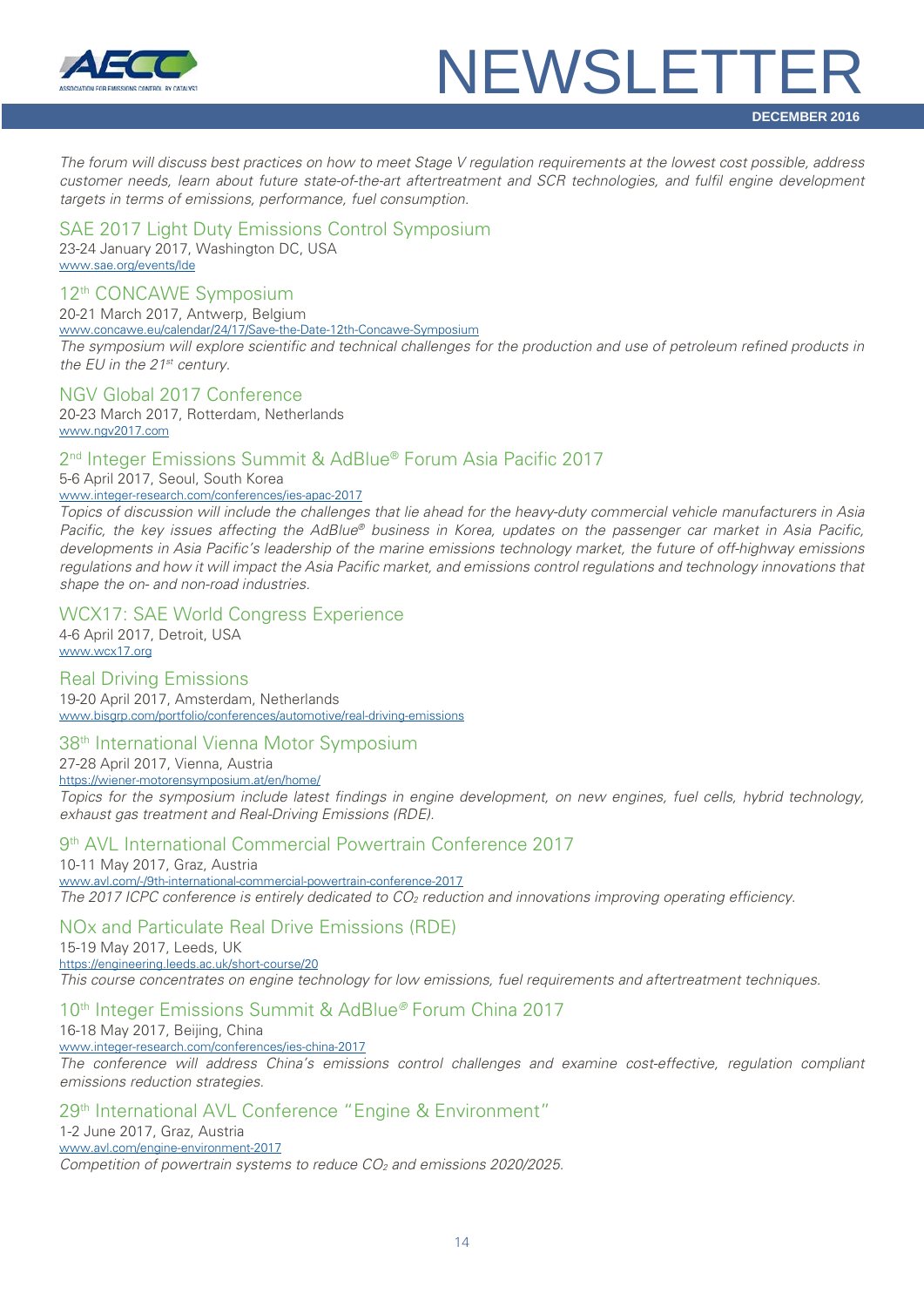

#### CITA International Conference

6-8 June 2017, Zagreb, Croatia

[http://cita2017.citainsp.org](http://cita2017.citainsp.org/) *This edition's theme is "Partnering to Improve Road Safety and the Environment" and the programme aims to highlight the role of whole-life vehicles' roadworthiness in comprehensive road safety and transport environmental protection strategies.*

#### International Conference SIA Powertrain

7-8 June 2017, Versailles, France [www.sia.fr/evenements/66-sia-powertrain-versailles-2017](http://www.sia.fr/evenements/66-sia-powertrain-versailles-2017) *The conference will focus on the low CO2 spark ignition engine of the future and its hybridization.*

#### 21st ETH-Conference on Combustion Generated Nanoparticles

19-22 June 2017, Zürich, Switzerland

*The conference serves as an interdisciplinary platform for expert discussions on all aspects of nanoparticles, freshly emitted from various sources, aged in ambient air, technical mitigation aspects, impact of particles on health, environment and climate and particle legislation.*

[www.nanoparticles.ch](http://www.nanoparticles.ch/)

#### **Deadline for abstract: early April 2017**

Engine Emissions Measurement

19-23 June 2017, Leeds, UK <https://engineering.leeds.ac.uk/short-course/22> *This course is directed at both emissions legislation compliance, and at engine and catalyst development for low emissions.*

#### 13th Integer Emissions Summit & AdBlue*®* Forum Europe 2017

27-29 June 2017, Dresden, Germany

#### [www.integer-research.com/conferences/ies-europe-2017](http://www.integer-research.com/conferences/ies-europe-2017)

*The conference will discuss the most challenging issues facing the industry, including how commercial vehicle and engine manufacturers will further reduce CO2 emissions and improve fuel efficiency beyond Euro VI, Euro 6c for light-duty vehicles and passenger cars – what will be the likely scenario for the European car industry when RDE regulation and WLTP procedures are adopted in September 2017?, which technologies will prove to be best-suited to meeting Stage V regulations for the non-road mobile machinery sector?, and what are the optimum strategies for meeting upcoming emissions legislation in the marine sector following European and IMO efforts to tighten emission standards.*

#### VII International Congress on Combustion Engines

27-29 June 2017, Poznan, Poland

[www.congress.ptnss.pl/](http://www.congress.ptnss.pl/)

*The congress is organized by the Polish Scientific Society of Combustion Engines (PTNSS). The main topics of the congress include fuel injection systems and mixture formation; combustion processes control in SI and CI engines; emissions measurements and aftertreatment; engine testing, durability, reliability and diagnostics; and global trends in engine technology.*

#### Emissions 2017

12-13 September 2017, Frankfurt, Germany

<https://gamcinc.com/conferences/emissions/?id=1>

*The forum will address advances in emission technology and management systems related to OEMs, suppliers (all tiers), component manufacturers, governmental and non-governmental agencies.*

#### 10<sup>th</sup> Integer DEF Forum USA 2017

26-28 September 2017, San Antonio, USA [www.integer-research.com/conferences/def-forum-usa-2017](http://www.integer-research.com/conferences/def-forum-usa-2017)

#### 2017 Aachen Colloquium Automobile and Engine Technology

9-11 October 2017, Aachen, Germany [www.aachener-kolloquium.de](http://www.aachener-kolloquium.de/) *The congress provides a wide range of technical presentations addressing current challenges of the vehicle and engine industry.*

#### **Deadline for abstract: 15 February 2017**

#### G.STIC 2017 – Global Science Technology & Innovation Conference

23-25 October 2017, Brussels, Belgium [www.gstic.org](http://www.gstic.org/)